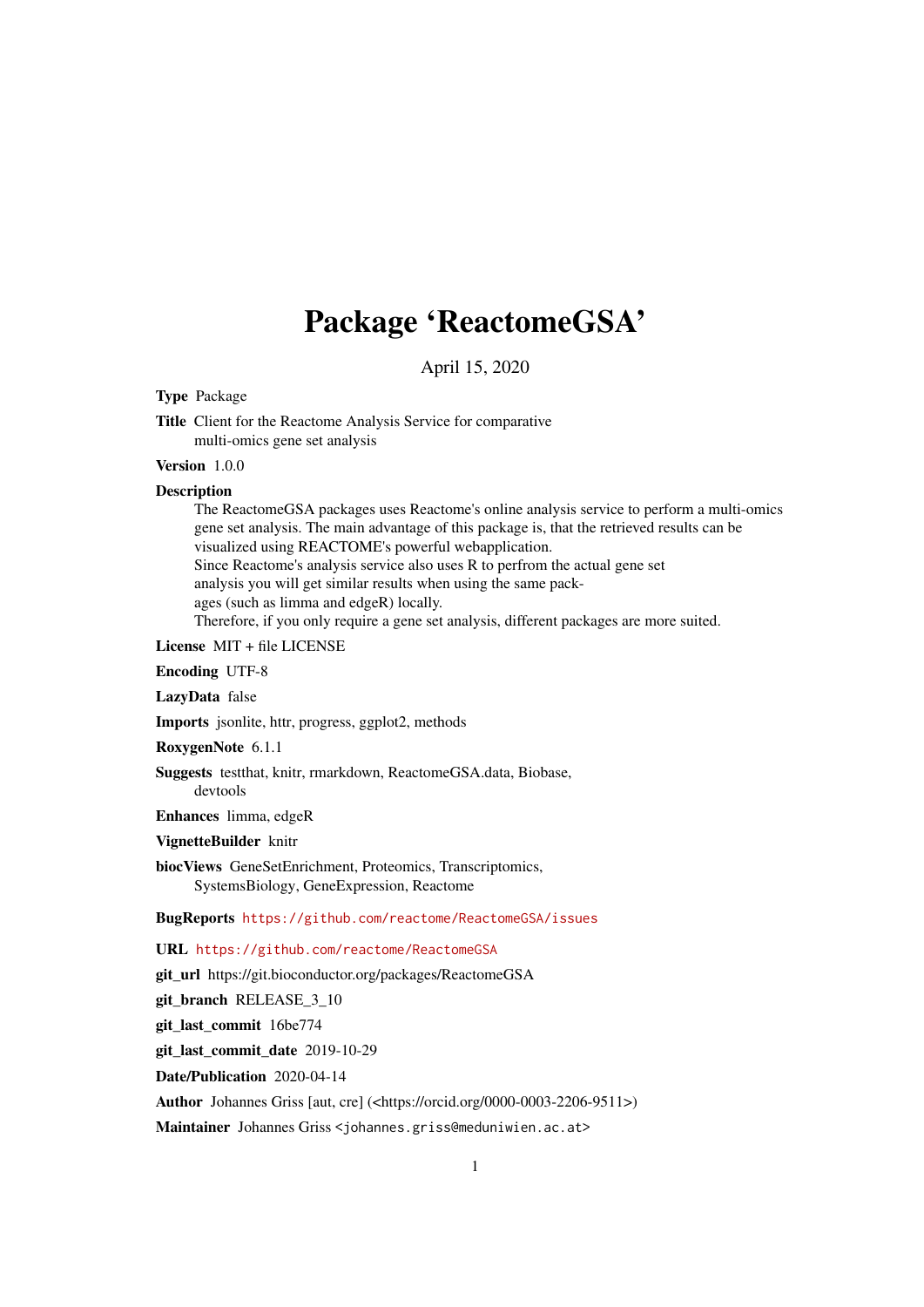## R topics documented:

|                                                          | 3              |
|----------------------------------------------------------|----------------|
| add_dataset,ReactomeAnalysisRequest,data.frame-method    | $\overline{4}$ |
| add_dataset,ReactomeAnalysisRequest,DGEList-method       | 5              |
|                                                          | $\overline{7}$ |
| add_dataset,ReactomeAnalysisRequest,ExpressionSet-method | 8              |
|                                                          | 10             |
|                                                          | 10             |
|                                                          | 11             |
|                                                          | 11             |
|                                                          | 12             |
|                                                          | 12             |
|                                                          | 13             |
|                                                          | 13             |
|                                                          | 14             |
|                                                          | 15             |
|                                                          | 16             |
|                                                          | 17             |
|                                                          | 18             |
|                                                          | 18             |
|                                                          | 19             |
|                                                          | 20             |
|                                                          | 21             |
|                                                          | 22             |
|                                                          | 23             |
|                                                          | 23             |
|                                                          | 24             |
|                                                          | 25             |
|                                                          | 26             |
|                                                          | 27             |
|                                                          | 27             |
|                                                          | 28             |
|                                                          | 29             |
|                                                          | 30             |
|                                                          | 31             |
|                                                          | 31             |
|                                                          | 32             |
|                                                          | 32             |
|                                                          | 33             |
|                                                          | 34             |
| set_parameters                                           | 35             |
|                                                          | 35             |
|                                                          | 36             |
|                                                          | 37             |
|                                                          | 37             |
|                                                          |                |

**Index** [39](#page-38-0)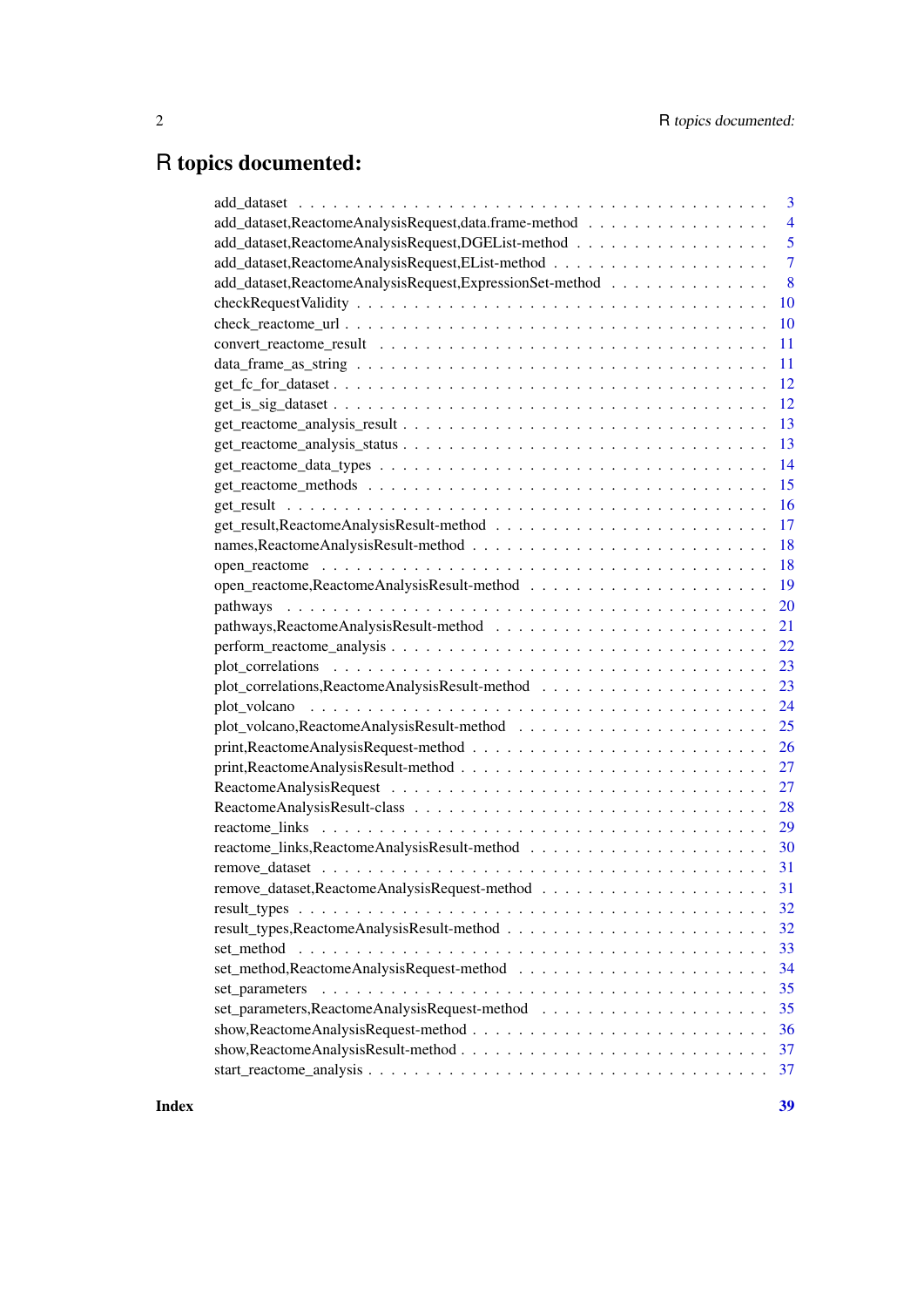<span id="page-2-1"></span><span id="page-2-0"></span>add\_dataset *add\_dataset*

## Description

Adds a dataset to the analysis request

## Usage

```
add_dataset(request, expression_values, name, type, comparison_factor,
 comparison_group_1, comparison_group_2, sample_data = NULL,
 additional_factors = NULL, overwrite = FALSE, ...)
```
## Arguments

| request            | The request to add the dataset to. Commonly a ReactomeAnalysisRequest<br>object.                                                                                                                      |  |
|--------------------|-------------------------------------------------------------------------------------------------------------------------------------------------------------------------------------------------------|--|
| expression_values  |                                                                                                                                                                                                       |  |
|                    | Object containing the expression values of the dataset to add (multiple types<br>supported).                                                                                                          |  |
| name               | character. Name of the dataset. This must be unique within one request.                                                                                                                               |  |
| type               | character. The type of the dataset. Get available types using get_reactome_data_types                                                                                                                 |  |
| comparison_factor  |                                                                                                                                                                                                       |  |
|                    | character. The name of the sample property to use for the main comparison.<br>The sample properties are either retrieved from expression_values or from<br>sample_data.                               |  |
| comparison_group_1 |                                                                                                                                                                                                       |  |
|                    | character. Name of the first group within comparison_factor to use for the<br>comparison.                                                                                                             |  |
| comparison_group_2 |                                                                                                                                                                                                       |  |
|                    | character. Name of the second group within comparison_factor to use for the<br>comparison.                                                                                                            |  |
| sample_data        | data.frame (optional) data.frame containing the sample metadata of the expression_values.<br>Depending on the object type of expression_values, this information can also<br>be extracted from there. |  |
| additional_factors |                                                                                                                                                                                                       |  |
|                    | vector. Vector of additional sample properties that are used as blocking factors<br>(if supported by the chosen analysis method) in the gene set analysis.                                            |  |
| overwrite          | boolean. If set to TRUE, datasets with the same name will be overwritten                                                                                                                              |  |
| .                  | Additional parameters passed to downstream functions. See the respective doc-<br>umentation of whether any additional parameters are supported.                                                       |  |

## Value

The [ReactomeAnalysisRequest](#page-26-1) object with the added dataset

## See Also

Other add\_dataset methods: [add\\_dataset,ReactomeAnalysisRequest,DGEList-method](#page-0-0),add\_dataset,ReactomeAn [add\\_dataset,ReactomeAnalysisRequest,ExpressionSet-method](#page-0-0),add\_dataset,ReactomeAnalysisRequest,dat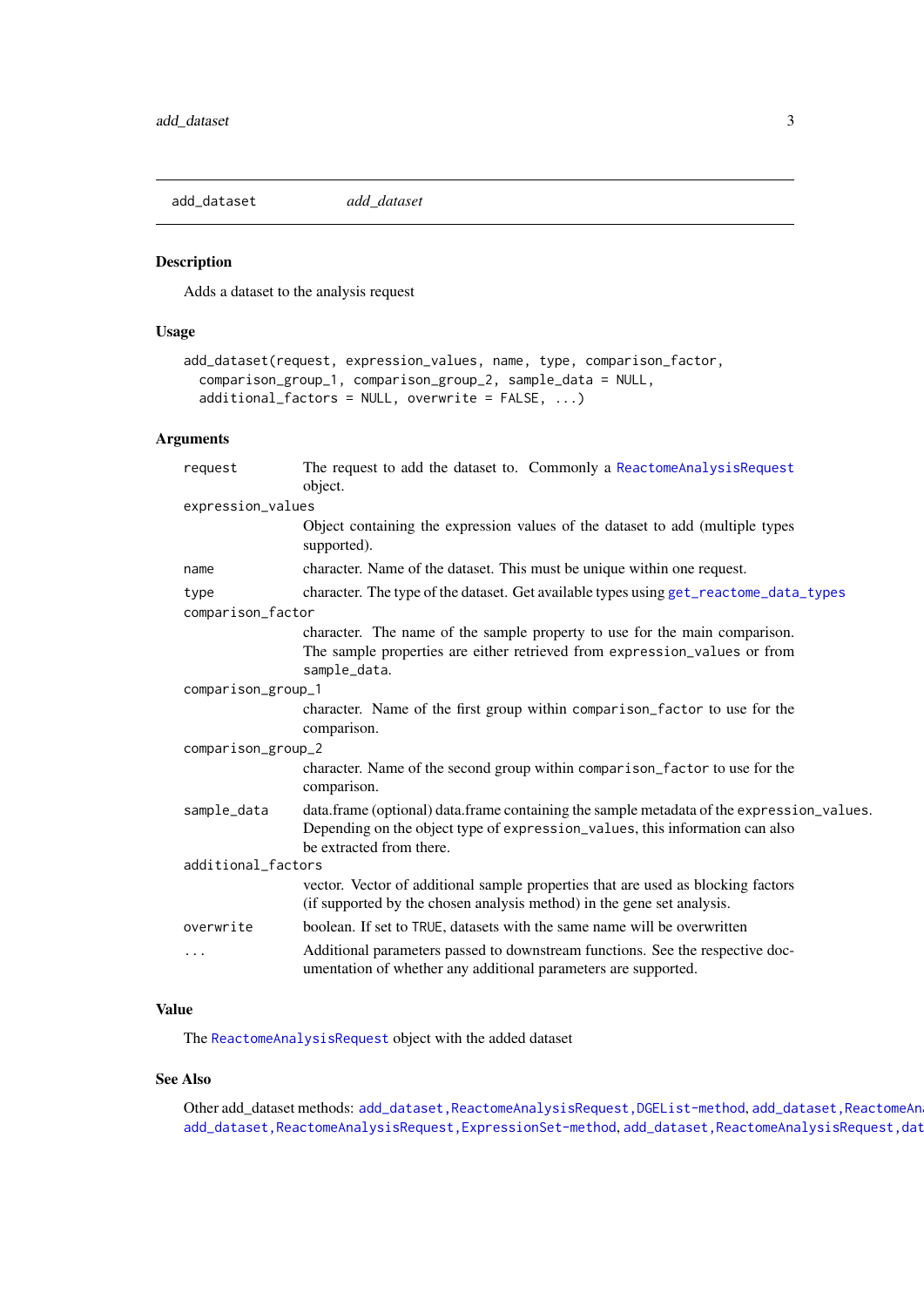## Examples

```
# create a request using Camera as an analysis
library(ReactomeGSA.data)
data(griss_melanoma_proteomics)
library(methods)
my_request <- ReactomeAnalysisRequest(method = "Camera")
# since the expression_values object is a limma EList object, the sample_data is
# retrieved from there
# add the dataset
my_request <- add_dataset(request = my_request,
                         expression_values = griss_melanoma_proteomics,
                         name = "Proteomics",
                          type = "proteomics_int",
                          comparison_factor = "condition",
                          comparison_group_1 = "MOCK",
                          comparison_group_2 = "MCM",
                          additional_factors = c("cell.type", "patient.id"))
```
add\_dataset,ReactomeAnalysisRequest,data.frame-method *add\_dataset - data.frame*

## Description

Adds a dataset to the analysis request

#### Usage

```
## S4 method for signature 'ReactomeAnalysisRequest, data.frame'
add_dataset(request,
 expression_values, name, type, comparison_factor, comparison_group_1,
  comparison_group_2, sample_data = NULL, additional_factors = NULL,
 overwrite = FALSE, ...)
```
#### Arguments

| request            | ReactomeAnalysisRequest.                                                                                                                                                |  |
|--------------------|-------------------------------------------------------------------------------------------------------------------------------------------------------------------------|--|
| expression_values  |                                                                                                                                                                         |  |
|                    | data.frame. In this case, the sample_data must be set.                                                                                                                  |  |
| name               | character. Name of the dataset. This must be unique within one request.                                                                                                 |  |
| type               | character. The type of the dataset. Get available types using get_reactome_data_types                                                                                   |  |
| comparison_factor  |                                                                                                                                                                         |  |
|                    | character. The name of the sample property to use for the main comparison.<br>The sample properties are either retrieved from expression_values or from<br>sample_data. |  |
| comparison_group_1 |                                                                                                                                                                         |  |
|                    | character. Name of the first group within comparison_factor to use for the<br>comparison.                                                                               |  |

<span id="page-3-0"></span>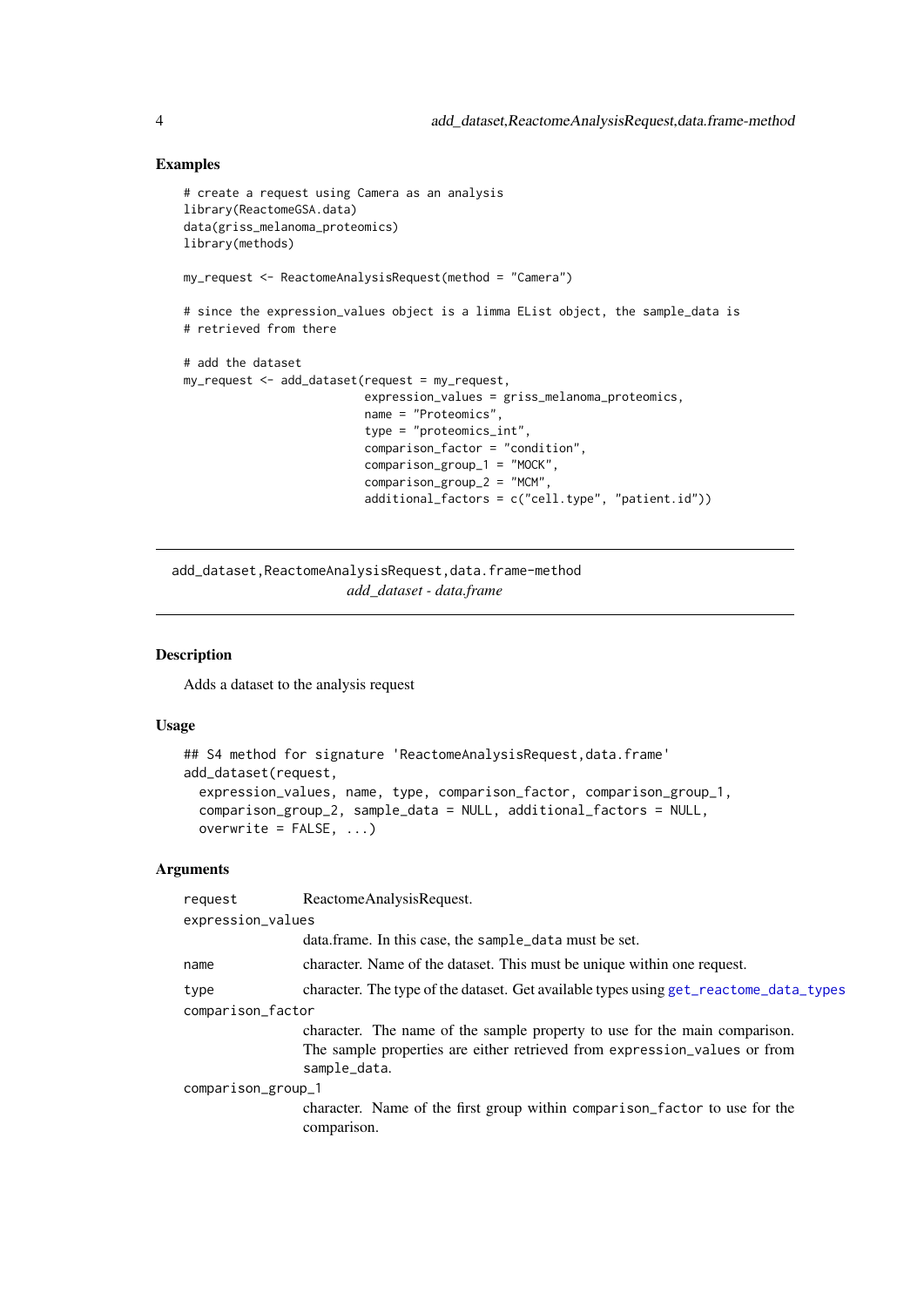<span id="page-4-0"></span>add\_dataset,ReactomeAnalysisRequest,DGEList-method 5

| comparison_group_2 |                                                                                                                                                                                                       |  |
|--------------------|-------------------------------------------------------------------------------------------------------------------------------------------------------------------------------------------------------|--|
|                    | character. Name of the second group within comparison factor to use for the<br>comparison.                                                                                                            |  |
| sample_data        | data.frame (optional) data.frame containing the sample metadata of the expression_values.<br>Depending on the object type of expression_values, this information can also<br>be extracted from there. |  |
| additional_factors |                                                                                                                                                                                                       |  |
|                    | vector. Vector of additional sample properties that are used as blocking factors<br>(if supported by the chosen analysis method) in the gene set analysis.                                            |  |
| overwrite          | boolean. If set to TRUE, datasets with the same name will be overwritten                                                                                                                              |  |
| $\ddotsc$          | Additional parameters passed to downstream functions. See the respective doc-<br>umentation of whether any additional parameters are supported.                                                       |  |

## Value

The [ReactomeAnalysisRequest](#page-26-1) object with the added dataset

## See Also

Other add\_dataset methods: [add\\_dataset,ReactomeAnalysisRequest,DGEList-method](#page-0-0),add\_dataset,ReactomeAn [add\\_dataset,ReactomeAnalysisRequest,ExpressionSet-method](#page-0-0), [add\\_dataset](#page-2-1)

#### Examples

```
# create a request using Camera as an analysis
library(ReactomeGSA.data)
data(griss_melanoma_proteomics)
library(methods)
```
my\_request <- ReactomeAnalysisRequest(method = "Camera")

```
# since the expression_values object is a limma EList object, the sample_data is
# retrieved from there
```

```
# add the dataset
my_request <- add_dataset(request = my_request,
                          expression_values = griss_melanoma_proteomics,
                          name = "Proteomics",
                          type = "proteomics_int",
                          comparison_factor = "condition",
                          comparison_group_1 = "MOCK",
                          comparison\_group_2 = "MCM",additional_factors = c("cell.type", "patient.id"))
```
add\_dataset,ReactomeAnalysisRequest,DGEList-method *add\_dataset - DGEList*

## Description

Adds a dataset to the analysis request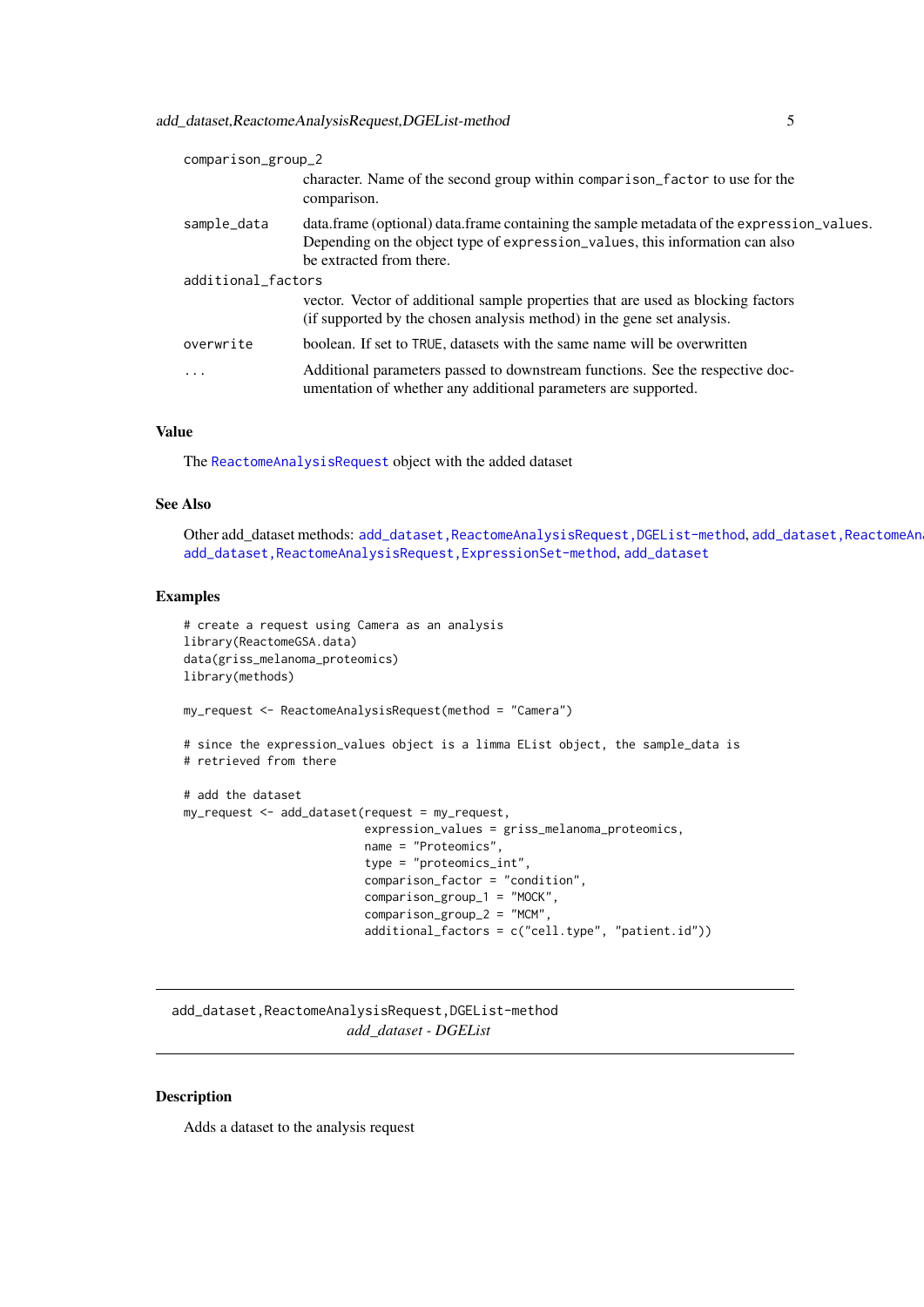## Usage

```
## S4 method for signature 'ReactomeAnalysisRequest,DGEList'
add_dataset(request,
 expression_values, name, type, comparison_factor, comparison_group_1,
 comparison_group_2, sample_data = NULL, additional_factors = NULL,
 overwrite = FALSE, ...)
```
## Arguments

| request            | ReactomeAnalysisRequest.                                                                                                                                                                              |  |
|--------------------|-------------------------------------------------------------------------------------------------------------------------------------------------------------------------------------------------------|--|
| expression_values  |                                                                                                                                                                                                       |  |
|                    | DGE List Here, the sample_data is automaticall extracted from the expression_values<br>object unless sample_data is specified as well.                                                                |  |
| name               | character. Name of the dataset. This must be unique within one request.                                                                                                                               |  |
| type               | character. The type of the dataset. Get available types using get_reactome_data_types                                                                                                                 |  |
| comparison_factor  |                                                                                                                                                                                                       |  |
|                    | character. The name of the sample property to use for the main comparison.                                                                                                                            |  |
|                    | The sample properties are either retrieved from expression_values or from<br>sample_data.                                                                                                             |  |
| comparison_group_1 |                                                                                                                                                                                                       |  |
|                    | character. Name of the first group within comparison_factor to use for the                                                                                                                            |  |
|                    | comparison.                                                                                                                                                                                           |  |
| comparison_group_2 |                                                                                                                                                                                                       |  |
|                    | character. Name of the second group within comparison_factor to use for the<br>comparison.                                                                                                            |  |
| sample_data        | data.frame (optional) data.frame containing the sample metadata of the expression_values.<br>Depending on the object type of expression_values, this information can also<br>be extracted from there. |  |
| additional_factors |                                                                                                                                                                                                       |  |
|                    | vector. Vector of additional sample properties that are used as blocking factors<br>(if supported by the chosen analysis method) in the gene set analysis.                                            |  |
| overwrite          | boolean. If set to TRUE, datasets with the same name will be overwritten                                                                                                                              |  |
| .                  | Additional parameters passed to downstream functions. See the respective doc-<br>umentation of whether any additional parameters are supported.                                                       |  |

## Value

The [ReactomeAnalysisRequest](#page-26-1) object with the added dataset

## See Also

Other add\_dataset methods: [add\\_dataset,ReactomeAnalysisRequest,EList-method](#page-0-0),add\_dataset,ReactomeAnal [add\\_dataset,ReactomeAnalysisRequest,data.frame-method](#page-0-0), [add\\_dataset](#page-2-1)

## Examples

```
# create a request using Camera as an analysis
library(ReactomeGSA.data)
data(griss_melanoma_proteomics)
library(methods)
```
<span id="page-5-0"></span>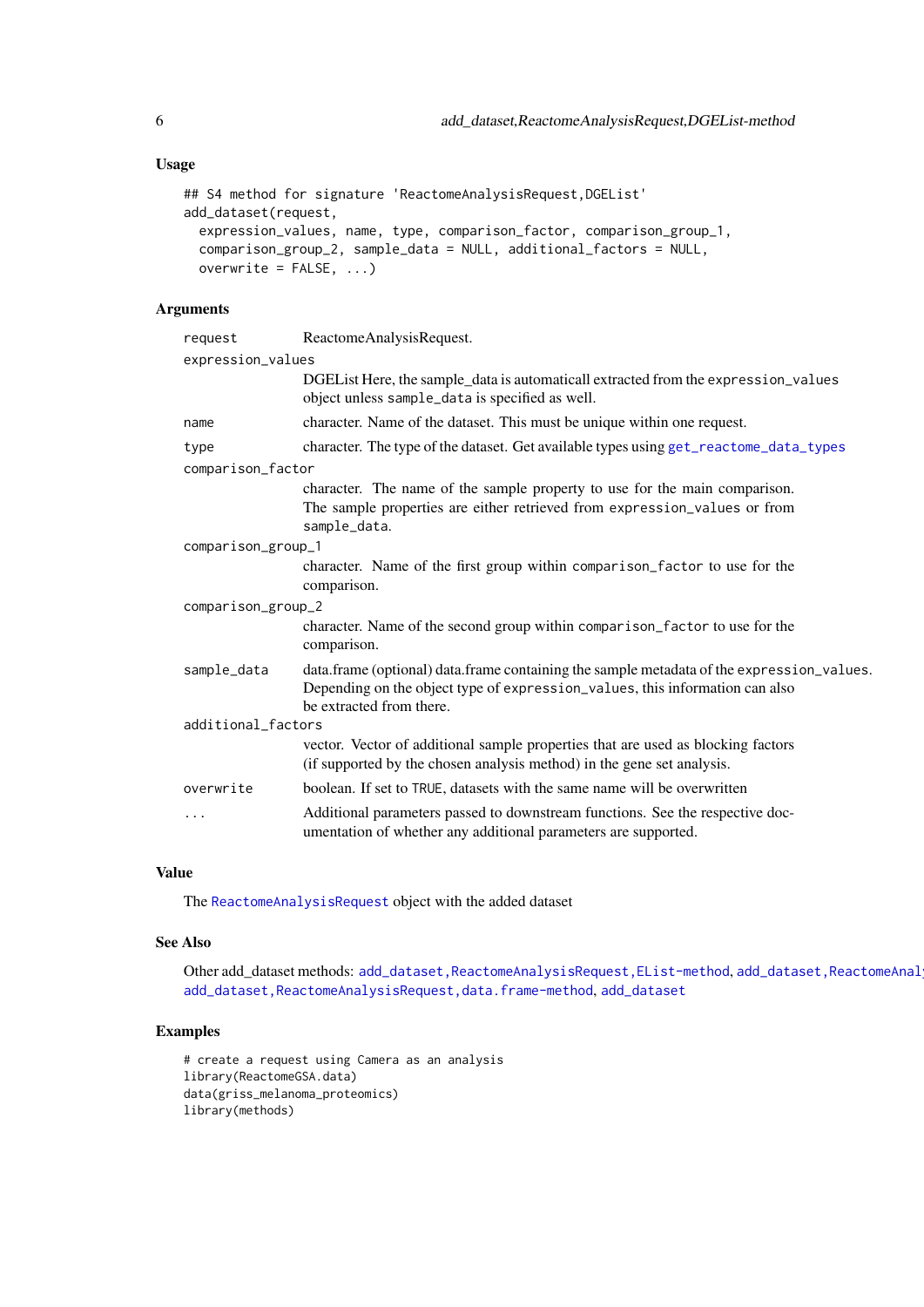```
my_request <- ReactomeAnalysisRequest(method = "Camera")
# since the expression_values object is a limma EList object, the sample_data is
# retrieved from there
# add the dataset
my_request <- add_dataset(request = my_request,
                          expression_values = griss_melanoma_proteomics,
                         name = "Proteomics",
                          type = "proteomics_int",
                          comparison_factor = "condition",
                          comparison_group_1 = "MOCK",
                          comparison_group_2 = "MCM",
                          additional_factors = c("cell.type", "patient.id"))
```
add\_dataset,ReactomeAnalysisRequest,EList-method *add\_dataset - EList*

## Description

Adds a dataset to the analysis request

## Usage

```
## S4 method for signature 'ReactomeAnalysisRequest, EList'
add_dataset(request,
 expression_values, name, type, comparison_factor, comparison_group_1,
 comparison_group_2, sample_data = NULL, additional_factors = NULL,
 overwrite = FALSE, ...)
```
#### Arguments

| request            | ReactomeAnalysisRequest.                                                                                                                                                |  |
|--------------------|-------------------------------------------------------------------------------------------------------------------------------------------------------------------------|--|
| expression_values  |                                                                                                                                                                         |  |
|                    | EList. Here, the sample_data is automaticall extracted from the expression_values<br>object unless sample_data is specified as well.                                    |  |
| name               | character. Name of the dataset. This must be unique within one request.                                                                                                 |  |
| type               | character. The type of the dataset. Get available types using get_reactome_data_types                                                                                   |  |
| comparison_factor  |                                                                                                                                                                         |  |
|                    | character. The name of the sample property to use for the main comparison.<br>The sample properties are either retrieved from expression_values or from<br>sample_data. |  |
| comparison_group_1 |                                                                                                                                                                         |  |
|                    | character. Name of the first group within comparison_factor to use for the<br>comparison.                                                                               |  |
| comparison_group_2 |                                                                                                                                                                         |  |
|                    | character. Name of the second group within comparison_factor to use for the<br>comparison.                                                                              |  |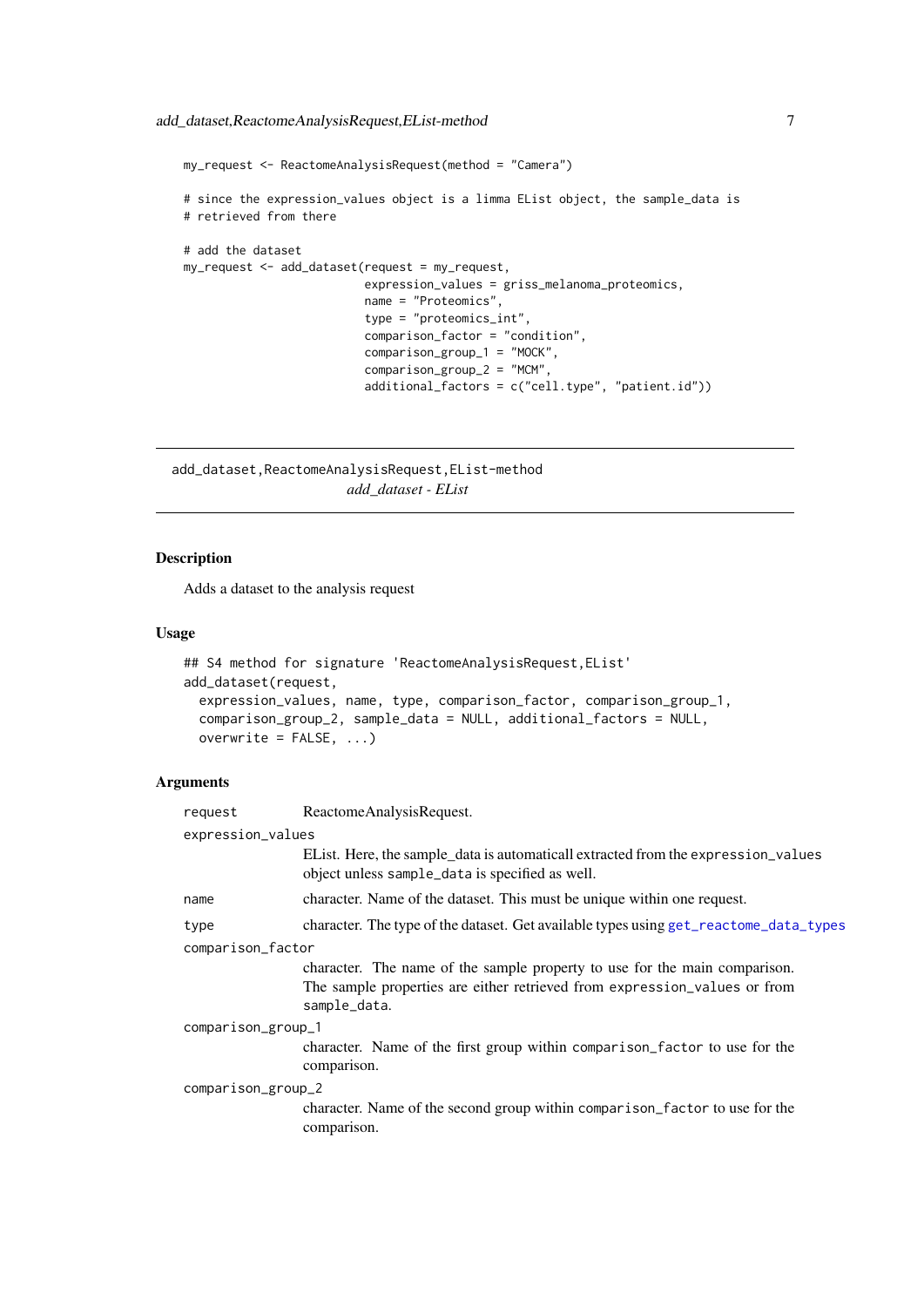<span id="page-7-0"></span>

| 8                  | add_dataset,ReactomeAnalysisRequest,ExpressionSet-method |                                                                                                                                                                                                       |
|--------------------|----------------------------------------------------------|-------------------------------------------------------------------------------------------------------------------------------------------------------------------------------------------------------|
|                    | sample_data                                              | data.frame (optional) data.frame containing the sample metadata of the expression_values.<br>Depending on the object type of expression_values, this information can also<br>be extracted from there. |
| additional_factors |                                                          |                                                                                                                                                                                                       |
|                    |                                                          | vector. Vector of additional sample properties that are used as blocking factors<br>(if supported by the chosen analysis method) in the gene set analysis.                                            |
|                    | overwrite                                                | boolean. If set to TRUE, datasets with the same name will be overwritten                                                                                                                              |
|                    | $\cdots$                                                 | Additional parameters passed to downstream functions. See the respective doc-<br>umentation of whether any additional parameters are supported.                                                       |

## Value

The [ReactomeAnalysisRequest](#page-26-1) object with the added dataset

#### See Also

Other add dataset methods: [add\\_dataset,ReactomeAnalysisRequest,DGEList-method](#page-0-0),add\_dataset,ReactomeAn [add\\_dataset](#page-2-1), ReactomeAnalysisRequest, data.frame-method, add\_dataset

#### Examples

```
# create a request using Camera as an analysis
library(ReactomeGSA.data)
data(griss_melanoma_proteomics)
library(methods)
my_request <- ReactomeAnalysisRequest(method = "Camera")
# since the expression_values object is a limma EList object, the sample_data is
# retrieved from there
# add the dataset
my_request <- add_dataset(request = my_request,
                          expression_values = griss_melanoma_proteomics,
                          name = "Proteomics",
                          type = "proteomics_int",
                          comparison_factor = "condition",
                          comparison_group_1 = "MOCK",
                          comparison_group_2 = "MCM",
                          additional_factors = c("cell.type", "patient.id"))
```
add\_dataset,ReactomeAnalysisRequest,ExpressionSet-method *add\_dataset - ExpressionSet*

## Description

Adds a dataset to the analysis request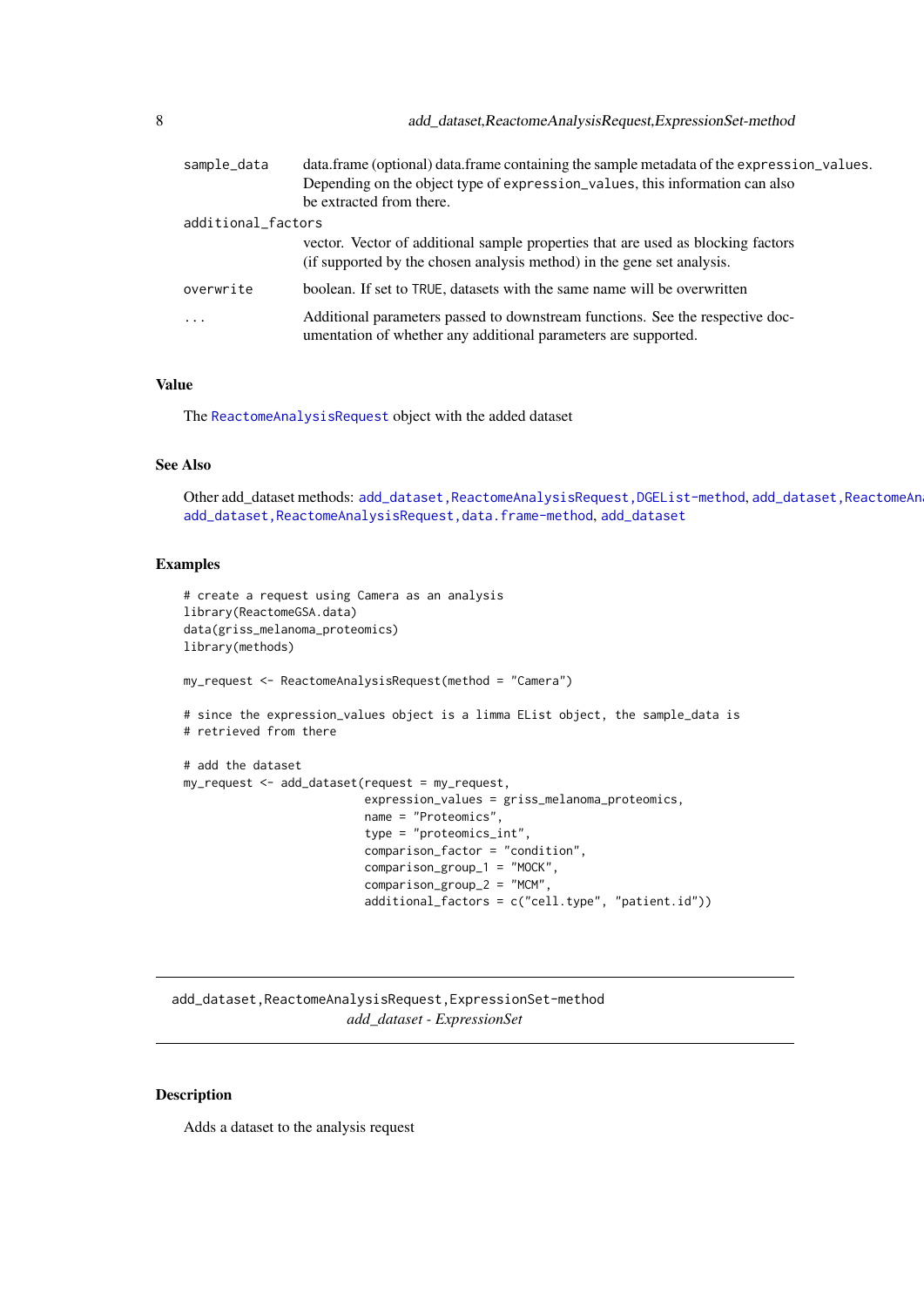<span id="page-8-0"></span>add\_dataset,ReactomeAnalysisRequest,ExpressionSet-method 9

## Usage

```
## S4 method for signature 'ReactomeAnalysisRequest, ExpressionSet'
add_dataset(request,
 expression_values, name, type, comparison_factor, comparison_group_1,
 comparison_group_2, sample_data = NULL, additional_factors = NULL,
 overwrite = FALSE, ...)
```
## Arguments

| request            | ReactomeAnalysisRequest.                                                                                                                                                                              |  |
|--------------------|-------------------------------------------------------------------------------------------------------------------------------------------------------------------------------------------------------|--|
| expression_values  |                                                                                                                                                                                                       |  |
|                    | ExpressionSet. Here, the sample_data is automaticall extracted from the expression_values<br>object unless sample_data is specified as well.                                                          |  |
| name               | character. Name of the dataset. This must be unique within one request.                                                                                                                               |  |
| type               | character. The type of the dataset. Get available types using get_reactome_data_types                                                                                                                 |  |
| comparison_factor  |                                                                                                                                                                                                       |  |
|                    | character. The name of the sample property to use for the main comparison.<br>The sample properties are either retrieved from expression_values or from<br>sample_data.                               |  |
| comparison_group_1 |                                                                                                                                                                                                       |  |
|                    | character. Name of the first group within comparison_factor to use for the<br>comparison.                                                                                                             |  |
| comparison_group_2 |                                                                                                                                                                                                       |  |
|                    | character. Name of the second group within comparison_factor to use for the<br>comparison.                                                                                                            |  |
| sample_data        | data.frame (optional) data.frame containing the sample metadata of the expression_values.<br>Depending on the object type of expression_values, this information can also<br>be extracted from there. |  |
| additional_factors |                                                                                                                                                                                                       |  |
|                    | vector. Vector of additional sample properties that are used as blocking factors<br>(if supported by the chosen analysis method) in the gene set analysis.                                            |  |
| overwrite          | boolean. If set to TRUE, datasets with the same name will be overwritten                                                                                                                              |  |
| .                  | Additional parameters passed to downstream functions. See the respective doc-<br>umentation of whether any additional parameters are supported.                                                       |  |

## Value

The [ReactomeAnalysisRequest](#page-26-1) object with the added dataset

## See Also

Other add\_dataset methods: [add\\_dataset,ReactomeAnalysisRequest,DGEList-method](#page-0-0), add\_dataset,ReactomeAn [add\\_dataset,ReactomeAnalysisRequest,data.frame-method](#page-0-0), [add\\_dataset](#page-2-1)

## Examples

```
# create a request using Camera as an analysis
library(ReactomeGSA.data)
data(griss_melanoma_proteomics)
library(methods)
```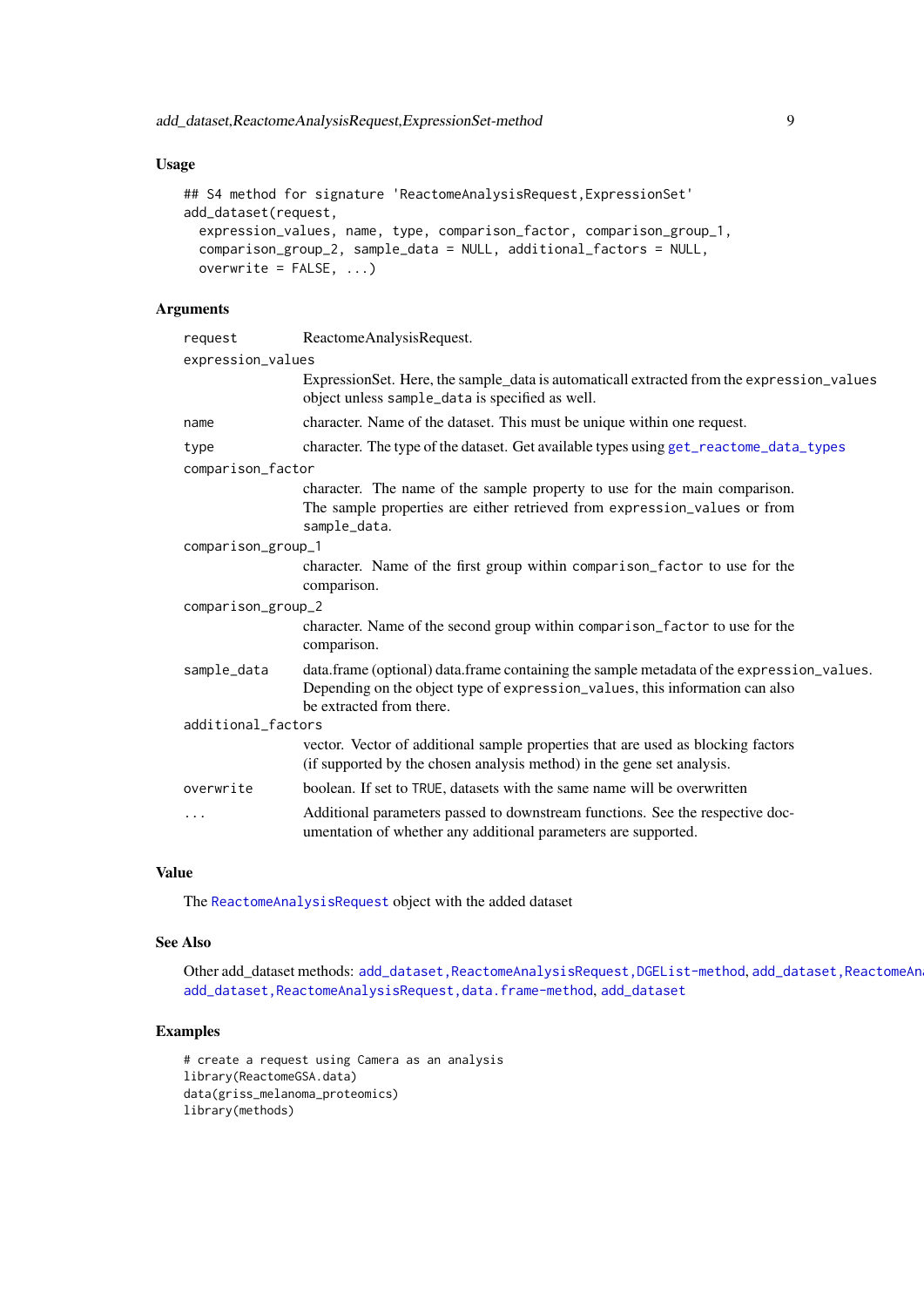```
my_request <- ReactomeAnalysisRequest(method = "Camera")
# since the expression_values object is a limma EList object, the sample_data is
# retrieved from there
# add the dataset
my_request <- add_dataset(request = my_request,
                          expression_values = griss_melanoma_proteomics,
                          name = "Proteomics",
                          type = "proteomics int".
                          comparison_factor = "condition",
                          comparison_group_1 = "MOCK",
                          comparison_group_2 = "MCM",
                          additional_factors = c("cell.type", "patient.id"))
```
checkRequestValidity *Check's if a ReactomeAnalysisRequest object is valid*

#### Description

Check's if a ReactomeAnalysisRequest object is valid

## Usage

checkRequestValidity(object)

#### Arguments

object The request object to check.

## Value

TRUE if the object is valid or a string with the reason why it is not

check\_reactome\_url *check\_reactome\_url*

## Description

Makes sure the passed URL is valid. If not URL is passed, the one stored in the options is retrieved

#### Usage

```
check_reactome_url(reactome_url)
```
## Arguments

reactome\_url character The URL to test. If NULL the URL is retrieved from the options.

## Value

character The potentially cleaned / retrieved URL with a trailing "/"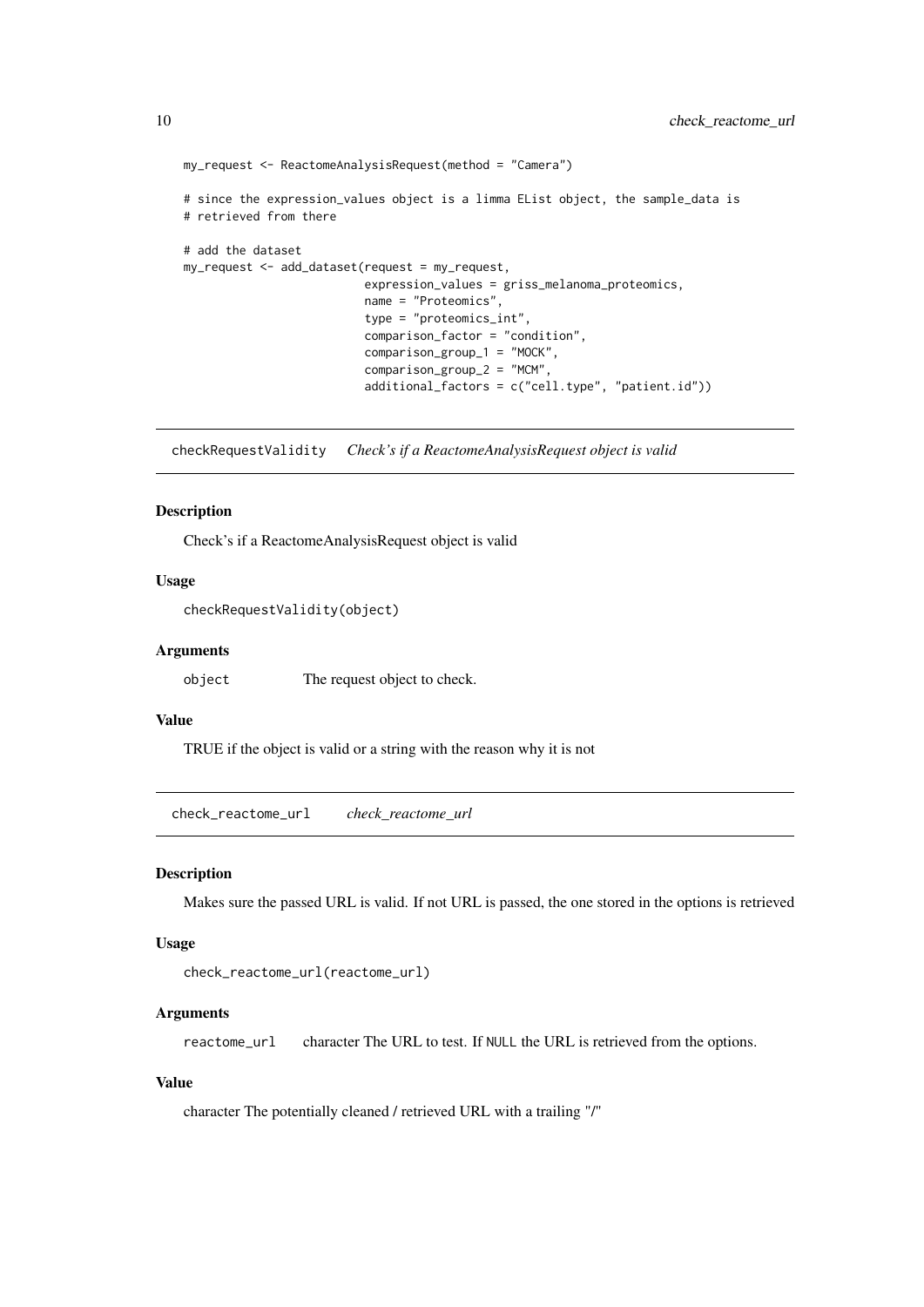<span id="page-10-0"></span>convert\_reactome\_result

*Convert the Reactome JSON result to a ReactomeAnalysisResult object*

## Description

Convert the Reactome JSON result to a ReactomeAnalysisResult object

## Usage

convert\_reactome\_result(reactome\_result)

## Arguments

```
reactome_result
```
The JSON result already converted to R objects (name list)

## Value

A [ReactomeAnalysisResult](#page-27-1) object

data\_frame\_as\_string *Converts a data.frame to a string representation*

## Description

A data.frame is converted into a single string using '\t' (the characters, not tab) as field delimiter and '\n' (the characters, not newline) as line delimiter

#### Usage

```
data_frame_as_string(data)
```
## Arguments

data The data.frame to convert

## Value

A string representing the passed data.frame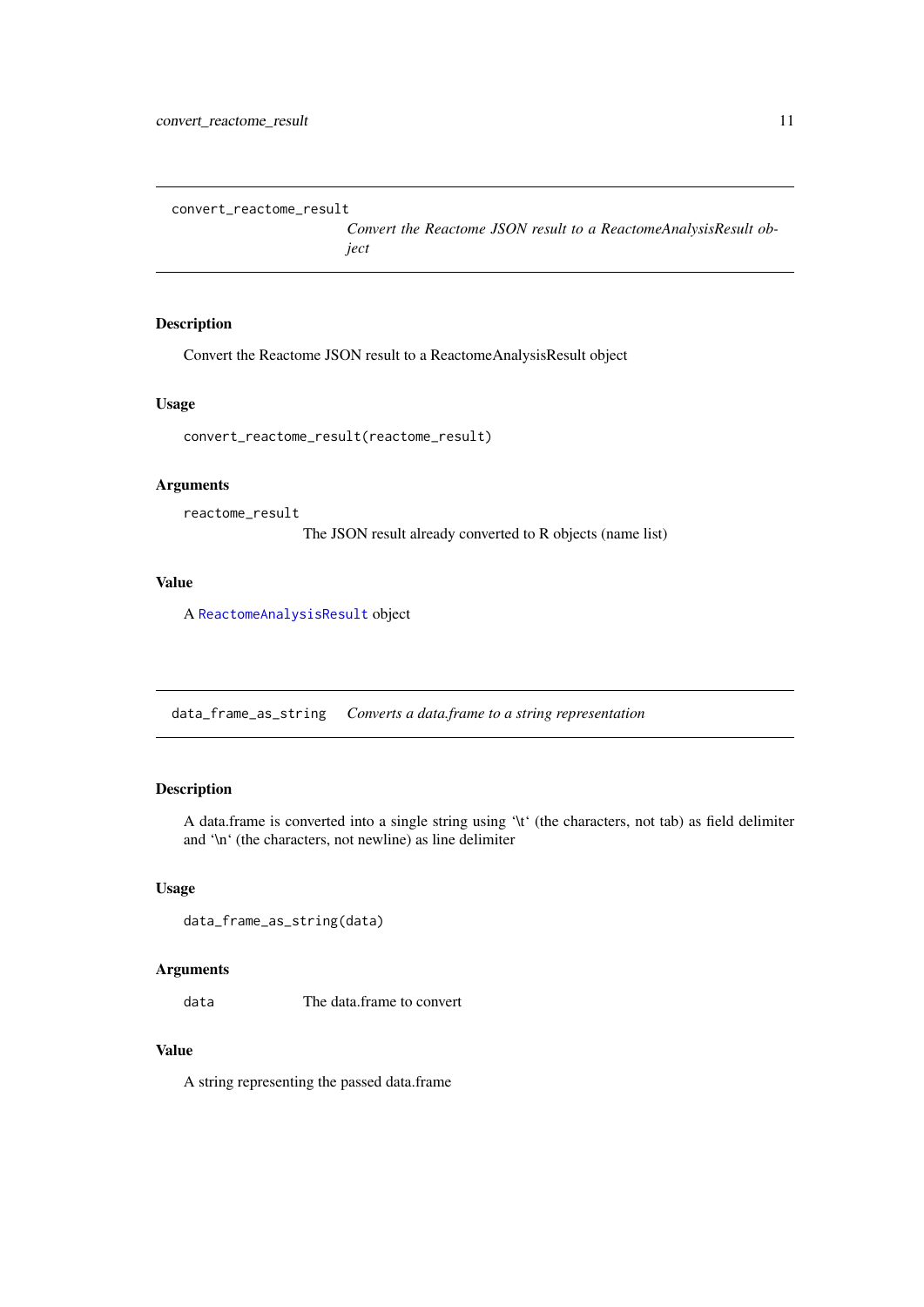<span id="page-11-0"></span>get\_fc\_for\_dataset *get\_fc\_for\_dataset*

## Description

Retrieve the fold-changes for all pathways of the defined dataset

## Usage

```
get_fc_for_dataset(dataset, pathway_result)
```
## Arguments

dataset Name of the dataset to retrieve the fold changes for. pathway\_result The data.frame created by the pathways function.

## Value

A vector of fold-changes

get\_is\_sig\_dataset *get\_is\_sig\_dataset*

## Description

Determines how significant a pathway is across the datasets. Returns the lowest significance.

## Usage

```
get_is_sig_dataset(dataset, pathway_result)
```
## Arguments

| dataset | Name of the dataset                                        |
|---------|------------------------------------------------------------|
|         | pathway_result data.frame created by the pathways function |

## Value

A vector with  $3=$ non-significant,  $2=p\leq0.05$ ,  $1=p\leq0.01$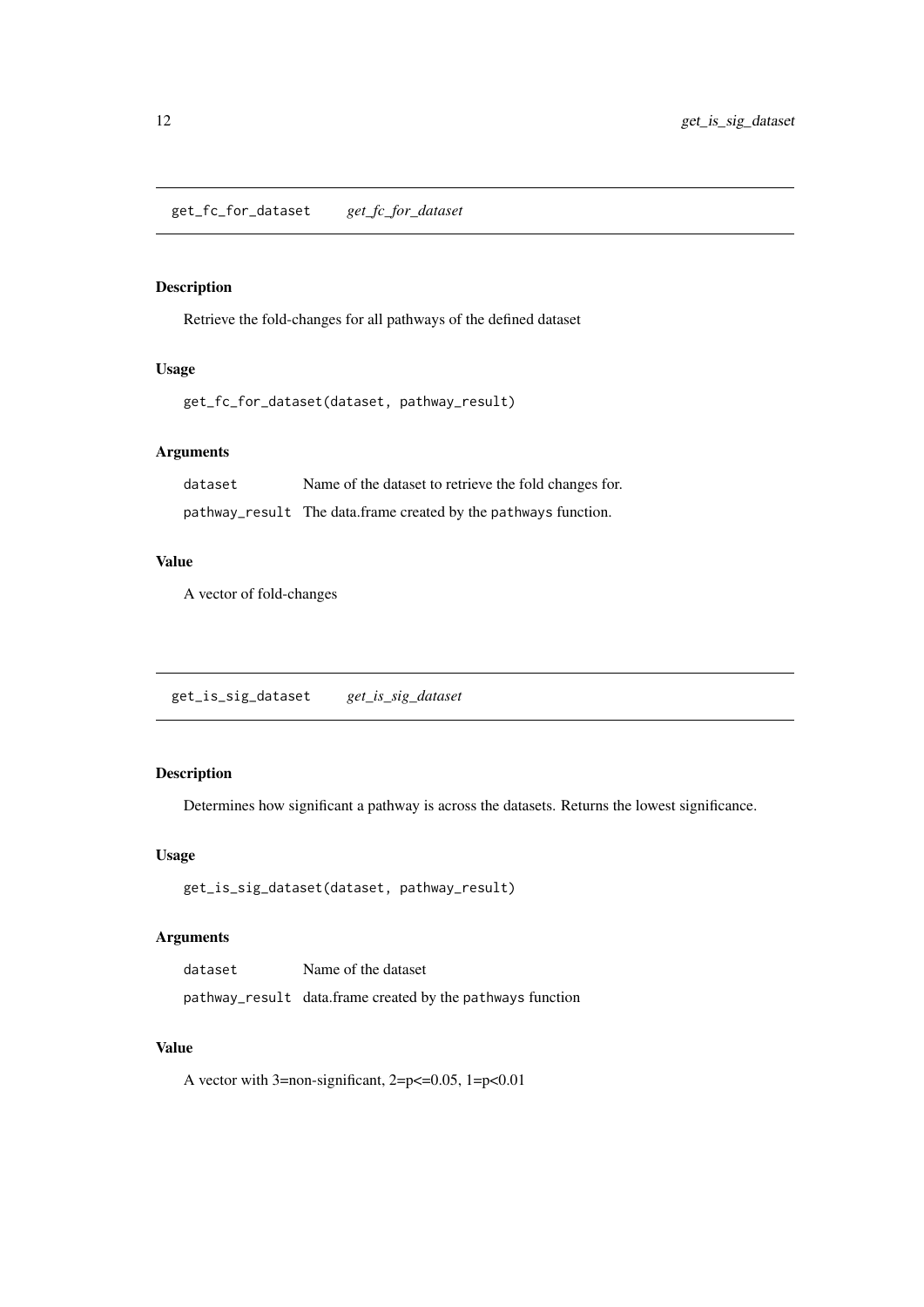<span id="page-12-2"></span><span id="page-12-0"></span>get\_reactome\_analysis\_result

*Retrieves the result of the submitted analysis using* [perform\\_reactome\\_analysis](#page-21-1)

## Description

The result is only available if [get\\_reactome\\_analysis\\_status](#page-12-1) indicates that the analysis is complete.

## Usage

```
get_reactome_analysis_result(analysis_id, reactome_url = NULL)
```
#### Arguments

| analysis_id  | The running analysis' id                                                                                                                                                                               |
|--------------|--------------------------------------------------------------------------------------------------------------------------------------------------------------------------------------------------------|
| reactome url | URL of the Reactome API Server. Overwrites the URL set in the 'reactome gsa.url'<br>option. Specific ports can be set using the standard URL specification (for ex-<br>ample http://your.service:1234) |

## Value

The result object

```
get_reactome_analysis_status
                      Retrieves the status of the submitted analysis using
                      start_reactome_analysis
```
## Description

Retrieves the status of the submitted analysis using [start\\_reactome\\_analysis](#page-36-1)

#### Usage

```
get_reactome_analysis_status(analysis_id, reactome_url = NULL)
```
#### Arguments

| analysis_id<br>The running analysis' id                                                                                                                                                                                |  |
|------------------------------------------------------------------------------------------------------------------------------------------------------------------------------------------------------------------------|--|
| URL of the Reactome API Server. Overwrites the URL set in the 'reactome gsa.url'<br>reactome url<br>option. Specific ports can be set using the standard URL specification (for ex-<br>ample http://your.service:1234) |  |

## Value

A list containing the id, status (can be "running", "complete", "failed"), description, and completed (numeric between 0 - 1)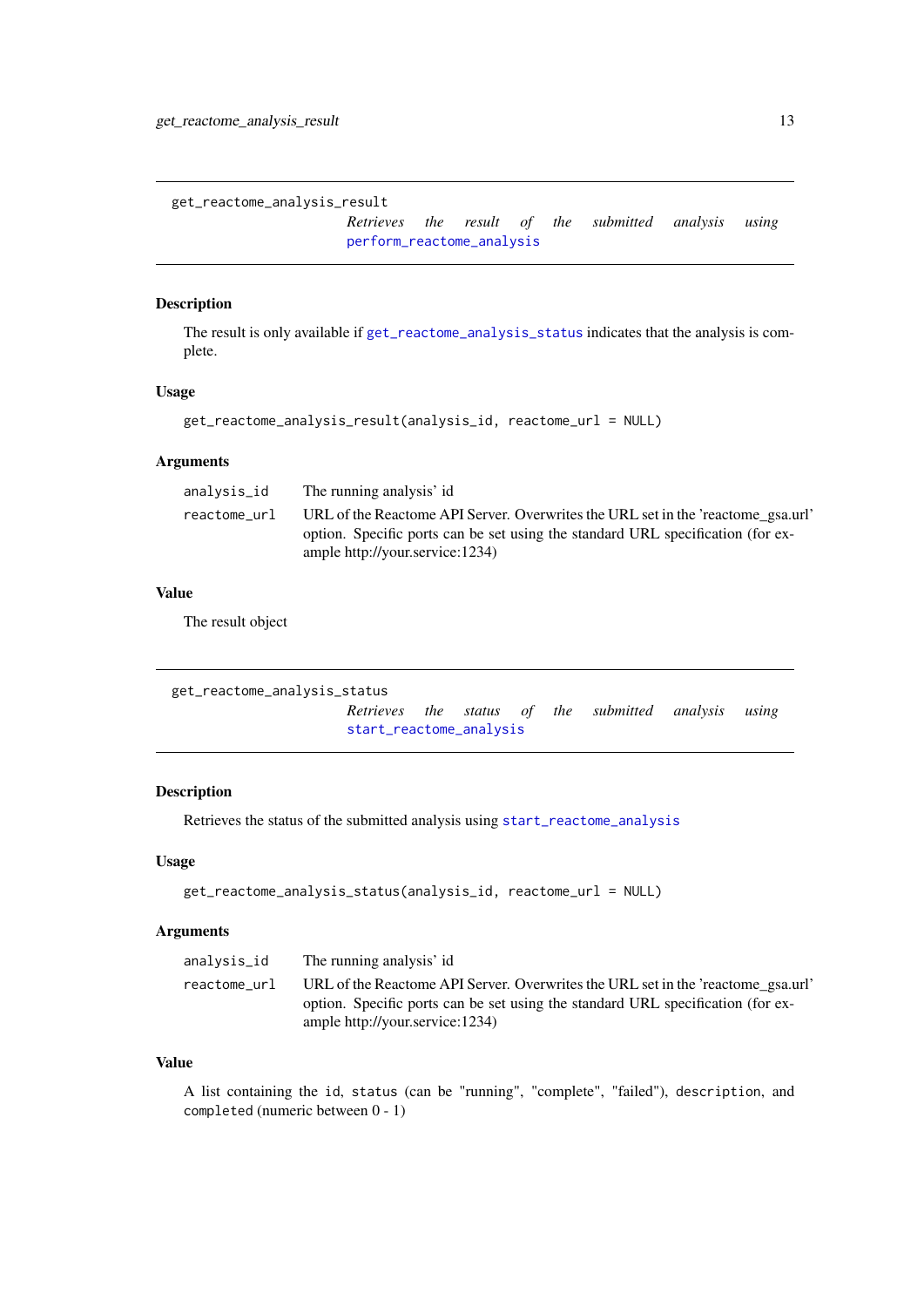<span id="page-13-1"></span><span id="page-13-0"></span>get\_reactome\_data\_types

*ReactomeGSA supported data types*

## Description

ReactomeGSA supported data types

## Usage

```
get_reactome_data_types(print_types = TRUE, return_result = FALSE,
  reactome_url = NULL)
```
## Arguments

| print_types  | If set to TRUE (default) a (relatively) nice formatted version of the result is<br>printed.                                                                                                            |
|--------------|--------------------------------------------------------------------------------------------------------------------------------------------------------------------------------------------------------|
|              | return_result If set to TRUE, the result is returned as a data.frame (see below)                                                                                                                       |
| reactome url | URL of the Reactome API Server. Overwrites the URL set in the 'reactome_gsa.url'<br>option. Specific ports can be set using the standard URL specification (for ex-<br>ample http://your.service:1234) |

#### Value

A data.frame containing one row per data type with its id and description.

## Author(s)

Johannes Griss

## See Also

Other Reactome Service functions: [get\\_reactome\\_methods](#page-14-1)

## Examples

```
# retrieve the avialable data types
available_types <- get_reactome_data_types(print_types = FALSE, return_result = TRUE)
# print all data type ids
available_types$id
# simply print the available methods
get_reactome_data_types()
```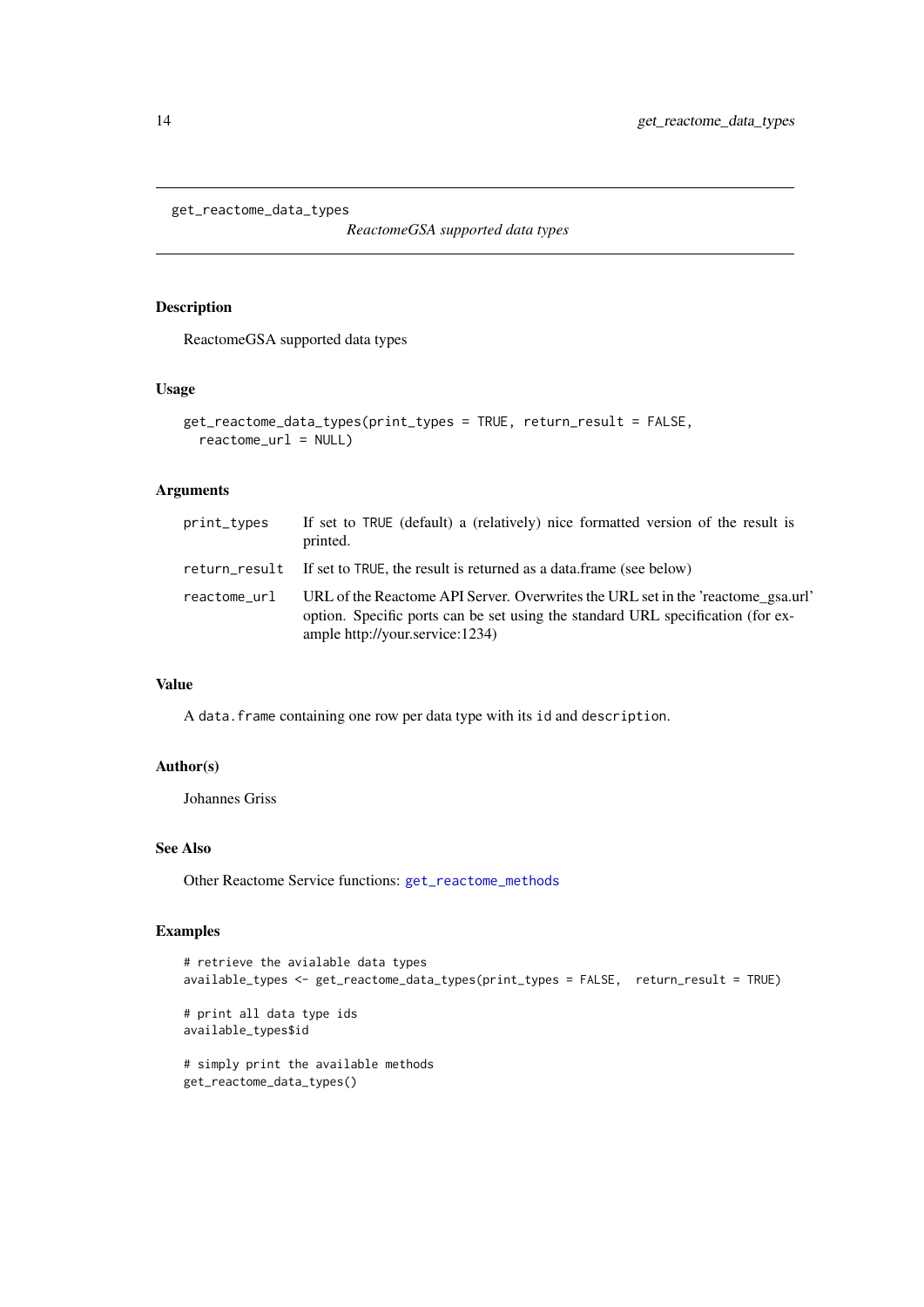<span id="page-14-1"></span><span id="page-14-0"></span>get\_reactome\_methods *get\_reactome\_methods*

#### Description

Returns all available analysis methods from the Reactome analysis service.

## Usage

```
get_reactome_methods(print_methods = TRUE, print_details = FALSE,
 return_result = FALSE, method = NULL, reactome_url = NULL)
```
#### Arguments

| print_methods | If set to TRUE (default) a (relatively) nice formatted version of the result is<br>printed.                                                                                                                                                    |
|---------------|------------------------------------------------------------------------------------------------------------------------------------------------------------------------------------------------------------------------------------------------|
| print_details | If set to TRUE detailed information about every method, including available pa-<br>rameters and description are displayed. This does not affect the data returned if<br>return_result is TRUE.                                                 |
| return_result | If set to TRUE, the result is returned as a data frame (see below)                                                                                                                                                                             |
| method        | If set to a method's id, only information for this method will be shown. This<br>is especially useful if detailed information about a single method should be re-<br>trieved. This does not affect the data returned if return result is TRUE. |
| reactome_url  | URL of the Reactome API Server. Overwrites the URL set in the 'reactome_gsa.url'<br>option. Specific ports can be set using the standard URL specification (for ex-<br>ample http://your.service:1234)                                         |

## Details

Every method has a type, a scope, and sometimes a list of allowed values. The type (string, int = integer, float) define the expected data type. The scope defines at what level the parameter can be set. *dataset* level parameters can be set at the dataset level (using the [add\\_dataset](#page-2-1) function) or at the analysis request level (using [set\\_parameters](#page-34-1)). If these parameters are set at the analysis request level, this overwrites the default value for all datasets. *analysis* and *global* level parameters must only be set at the analysis request level using [set\\_parameters](#page-34-1). The difference between these two types of parameters is that while *analysis* parameters influence the results, *global* parameters only influence the behaviour of the analysis system (for example whether a Reactome visualization is created).

#### Value

If return\_result is set to TRUE, a data.frame with one row per method. Each method has a name, description, and (optional) a list of parameters. Parameters again have a name, type, and description.

## Author(s)

Johannes Griss

## See Also

Other Reactome Service functions: [get\\_reactome\\_data\\_types](#page-13-1)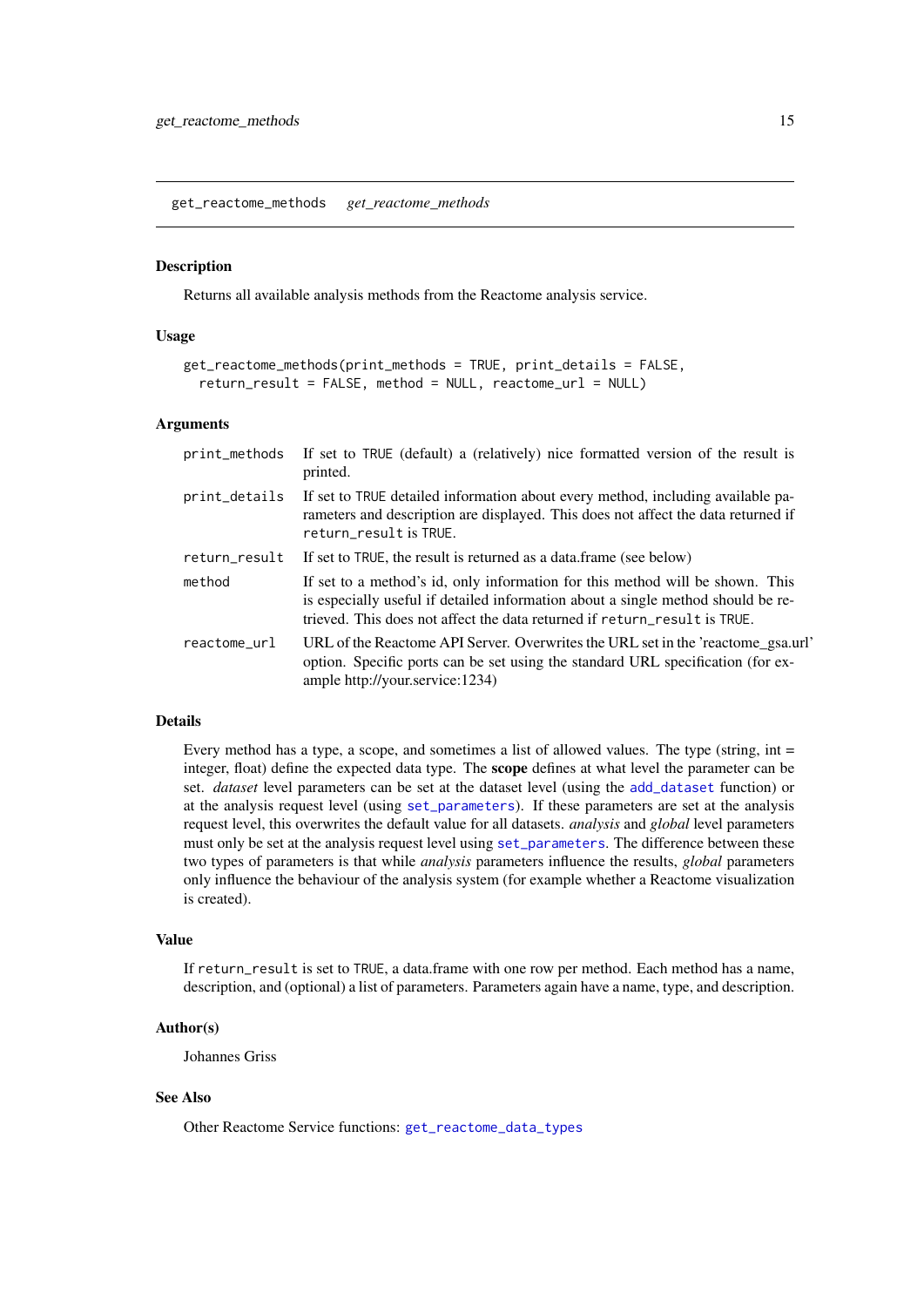## <span id="page-15-0"></span>Examples

```
# retrieve the available methods only in an object
available_methods <- get_reactome_methods(print_methods = FALSE, return_result = TRUE)
# print all method names
available_methods$name
# list all parameters for the first method
first_method_parameters <- available_methods[1, "parameters"]
first_method_parameters
# simply print the available methods
get_reactome_methods()
# get the details for PADOG
get_reactome_methods(print_details = TRUE, method = "PADOG")
```
<span id="page-15-1"></span>get\_result *get\_result*

#### Description

Retrieves a result from a [ReactomeAnalysisResult](#page-27-1) object.

#### Usage

get\_result(x, type, name)

## Arguments

| X    | ReactomeAnalysisResult.                                               |
|------|-----------------------------------------------------------------------|
| tvpe | the type of result. Use result_types to retrieve all available types. |
| name | the name of the result. Use names to retrieve all available results.  |

## Value

A data.frame containing the respective result.

#### See Also

Other ReactomeAnalysisResult functions: [names,ReactomeAnalysisResult-method](#page-0-0), [open\\_reactome](#page-17-1), [pathways](#page-19-1), [plot\\_correlations](#page-22-1), [plot\\_volcano](#page-23-1), [reactome\\_links](#page-28-1), [result\\_types](#page-31-1)

## Examples

```
# load an example result object
library(ReactomeGSA.data)
data(griss_melanoma_result)
# get the available result types
```
result\_types(griss\_melanoma\_result)

# get the dataset names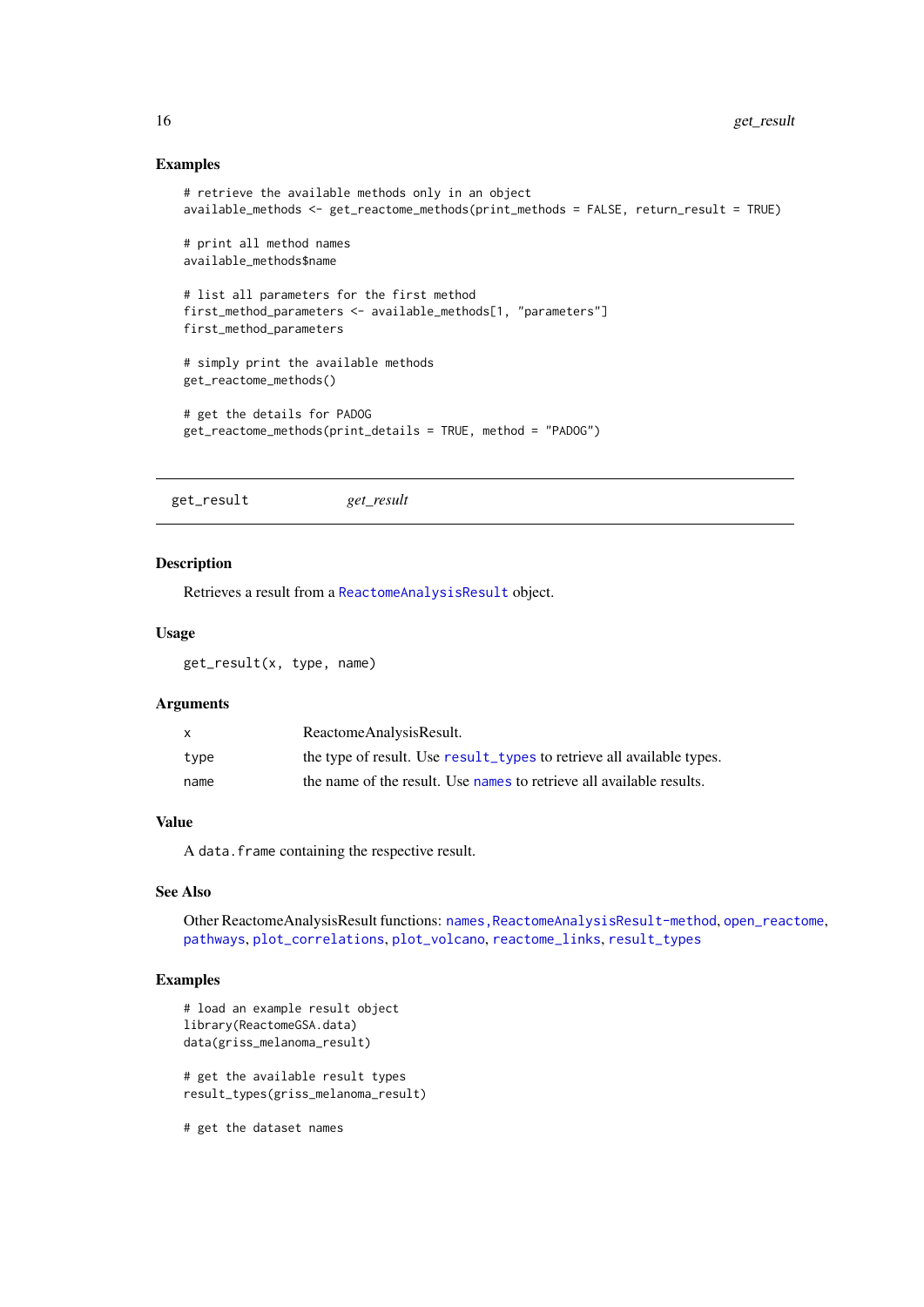```
names(griss_melanoma_result)
# get the fold_changes for the first dataset
prot_fc <- get_result(griss_melanoma_result, type = "fold_changes", name = "proteomics")
head(prot_fc)
```
get\_result,ReactomeAnalysisResult-method *ReactomeAnalysisResult - get\_result*

## Description

Retrieves a result from a [ReactomeAnalysisResult](#page-27-1) object.

#### Usage

```
## S4 method for signature 'ReactomeAnalysisResult'
get_result(x, type, name)
```
## Arguments

| $\mathsf{x}$ | ReactomeAnalysisResult.                                               |
|--------------|-----------------------------------------------------------------------|
| type         | the type of result. Use result_types to retrieve all available types. |
| name         | the name of the result. Use names to retrieve all available results.  |

## Value

A data.frame containing the respective result.

#### See Also

Other ReactomeAnalysisResult functions: [names,ReactomeAnalysisResult-method](#page-0-0), [open\\_reactome](#page-17-1), [pathways](#page-19-1), [plot\\_correlations](#page-22-1), [plot\\_volcano](#page-23-1), [reactome\\_links](#page-28-1), [result\\_types](#page-31-1)

## Examples

```
# load an example result object
library(ReactomeGSA.data)
data(griss_melanoma_result)
```
# get the available result types result\_types(griss\_melanoma\_result)

```
# get the dataset names
names(griss_melanoma_result)
```

```
# get the fold_changes for the first dataset
prot_fc <- get_result(griss_melanoma_result, type = "fold_changes", name = "proteomics")
```
head(prot\_fc)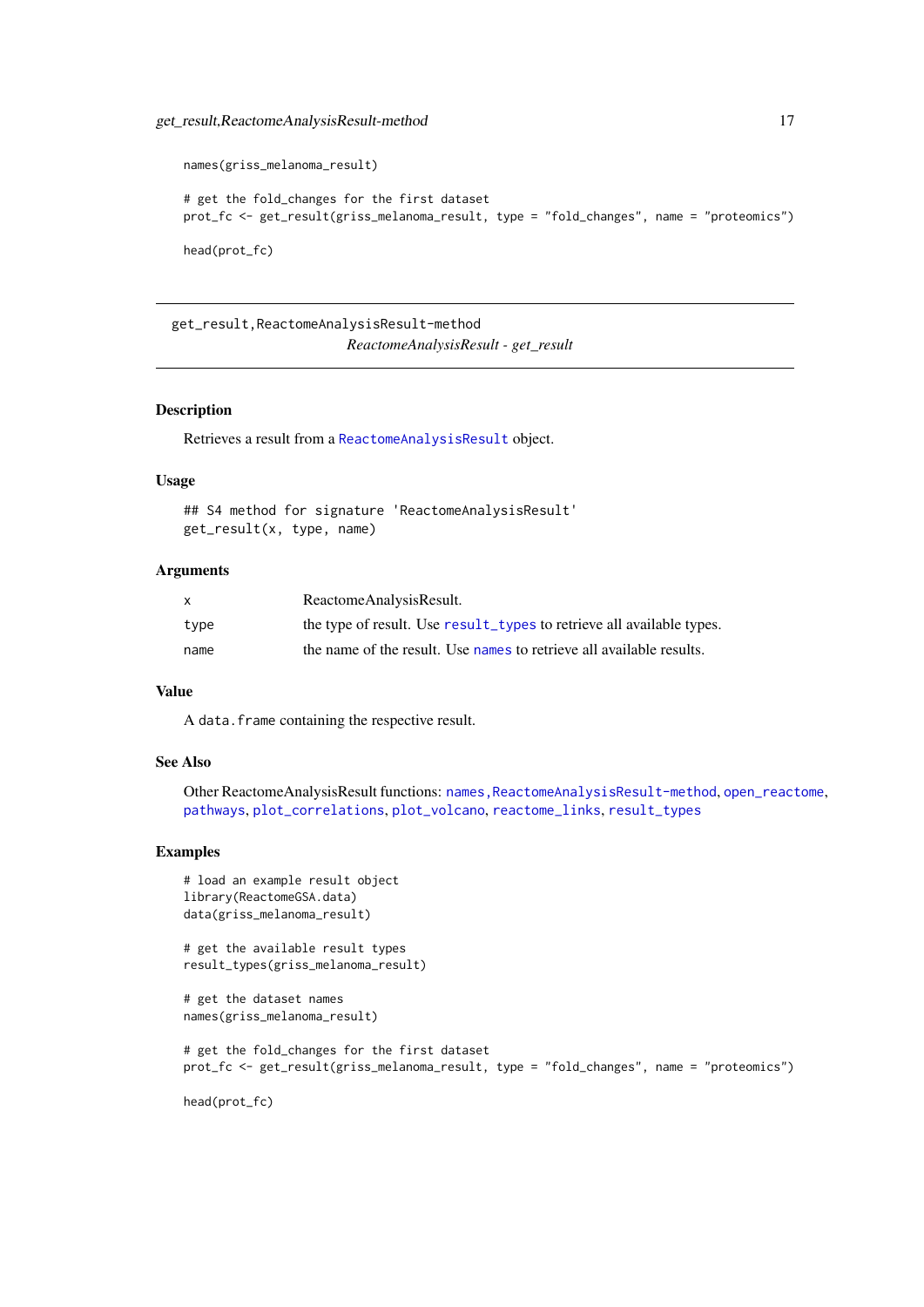<span id="page-17-0"></span>names,ReactomeAnalysisResult-method

*ReactomeAnalysisResult - names*

## Description

Retrieves the names of the contained datasets within an [ReactomeAnalysisResult](#page-27-1) object.

## Usage

```
## S4 method for signature 'ReactomeAnalysisResult'
names(x)
```
## Arguments

x ReactomeAnalysisResult.

## Value

character vector with the names of the contained datasets

## See Also

Other ReactomeAnalysisResult functions: [get\\_result](#page-15-1), [open\\_reactome](#page-17-1), [pathways](#page-19-1), [plot\\_correlations](#page-22-1), [plot\\_volcano](#page-23-1), [reactome\\_links](#page-28-1), [result\\_types](#page-31-1)

## Examples

```
# load an example result object
library(ReactomeGSA.data)
data(griss_melanoma_result)
```

```
# get the names of the available datasets
names(griss_melanoma_result)
```
<span id="page-17-1"></span>open\_reactome *open\_reactome*

#### Description

Opens the specified Reactome visualization in the system's default browser.

#### Usage

```
open_reactome(x, ...)
```
### Arguments

|          | ReactomeAnalysisResult.                               |
|----------|-------------------------------------------------------|
| $\cdots$ | Additional parameters passed to downstream functions. |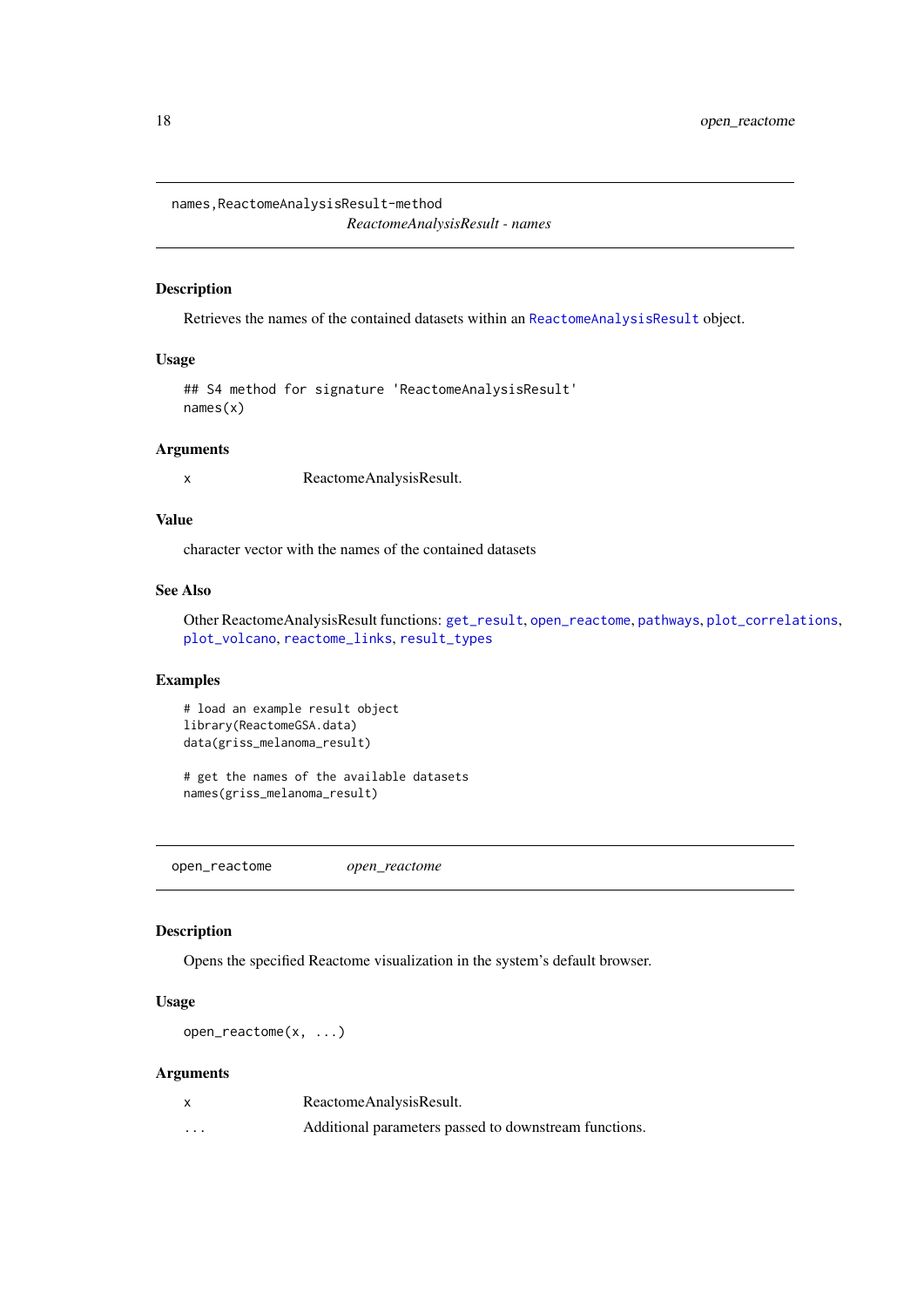#### <span id="page-18-0"></span>Value

The opened link

#### See Also

Other ReactomeAnalysisResult functions: [get\\_result](#page-15-1), [names,ReactomeAnalysisResult-method](#page-0-0), [pathways](#page-19-1), [plot\\_correlations](#page-22-1), [plot\\_volcano](#page-23-1), [reactome\\_links](#page-28-1), [result\\_types](#page-31-1)

## Examples

```
# Note: This function only works with a newly created result
# since the visualization links only stay active for 7 days
# load an example result
library(ReactomeGSA.data)
data(griss_melanoma_result)
# get the reactome link - this does only work
# with new results
# open_reactome(griss_melanoma_result)
```
open\_reactome,ReactomeAnalysisResult-method *open\_reactome - ReactomeAnalysisResult*

#### Description

Opens the specified Reactome visualization in the system's default browser.

#### Usage

```
## S4 method for signature 'ReactomeAnalysisResult'
open\_reactione(x, n_visualization = 1,
  ...)
```
#### Arguments

x ReactomeAnalysisResult.

#### n\_visualization

numeric The index of the visualization to display (default 1). Use [reactome\\_links](#page-28-1) to retrieve all available visualizations and their index. By default, the first visualization is opened.

```
... Additional parameters passed to downstream functions.
```
## Value

The opened link

## See Also

Other ReactomeAnalysisResult functions: [get\\_result](#page-15-1), [names,ReactomeAnalysisResult-method](#page-0-0), [pathways](#page-19-1), [plot\\_correlations](#page-22-1), [plot\\_volcano](#page-23-1), [reactome\\_links](#page-28-1), [result\\_types](#page-31-1)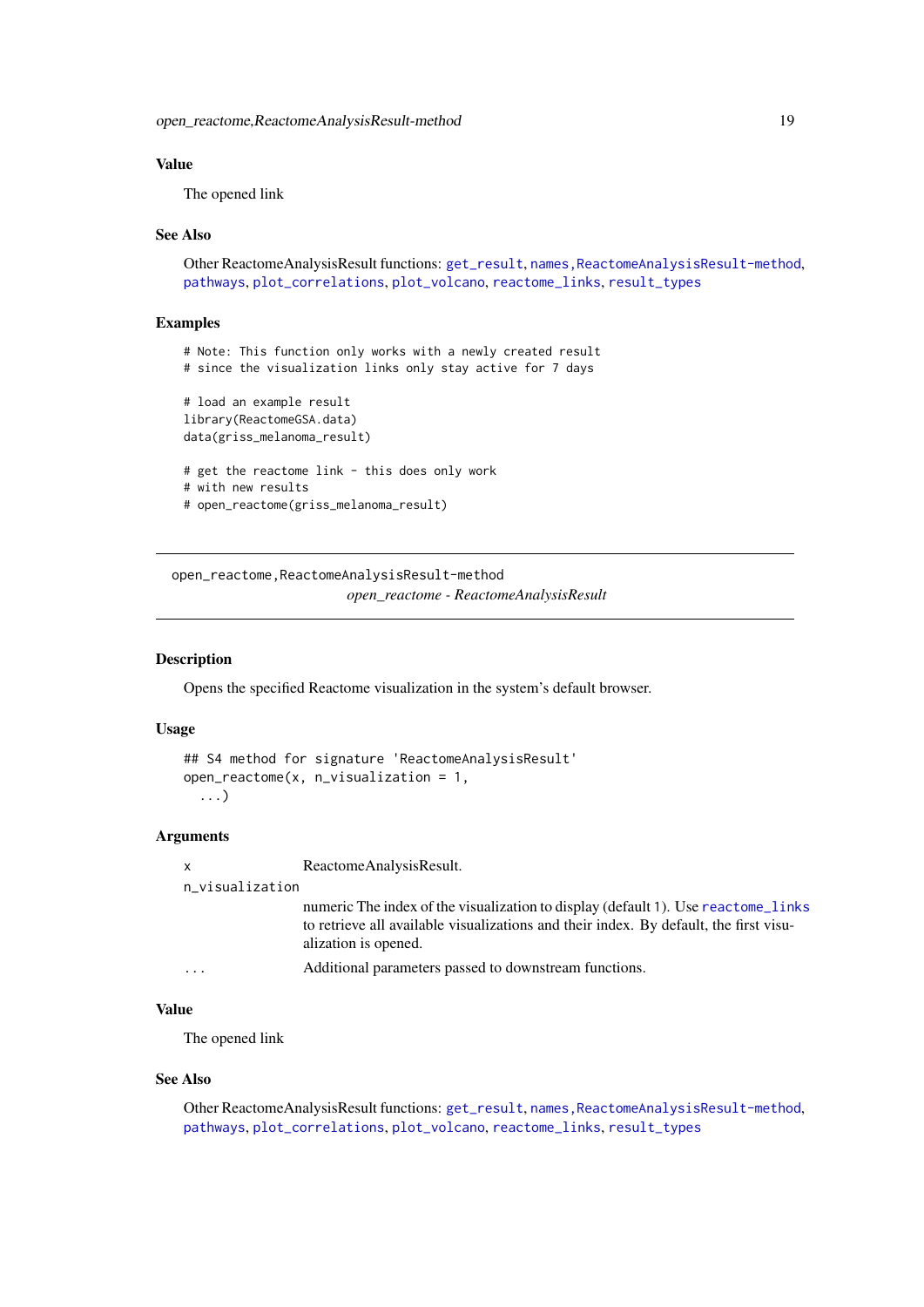## Examples

```
# Note: This function only works with a newly created result
# since the visualization links only stay active for 7 days
# load an example result
library(ReactomeGSA.data)
data(griss_melanoma_result)
# get the reactome link - this does only work
# with new results
# open_reactome(griss_melanoma_result)
```
<span id="page-19-1"></span>pathways *pathways*

## Description

Combines and returns the pathways of all analysed datasets.

## Usage

pathways(x, ...)

## Arguments

|          | ReactomeAnalysisResult.                             |
|----------|-----------------------------------------------------|
| $\cdots$ | Additional parameters for specific implementations. |

## Value

A data.frame containing all merged pathways.

## See Also

Other ReactomeAnalysisResult functions: [get\\_result](#page-15-1), [names,ReactomeAnalysisResult-method](#page-0-0), [open\\_reactome](#page-17-1), [plot\\_correlations](#page-22-1), [plot\\_volcano](#page-23-1), [reactome\\_links](#page-28-1), [result\\_types](#page-31-1)

## Examples

```
# load an example result
library(ReactomeGSA.data)
data(griss_melanoma_result)
# get the combined pathway result
pathway_result <- pathways(griss_melanoma_result)
```
head(pathway\_result)

<span id="page-19-0"></span>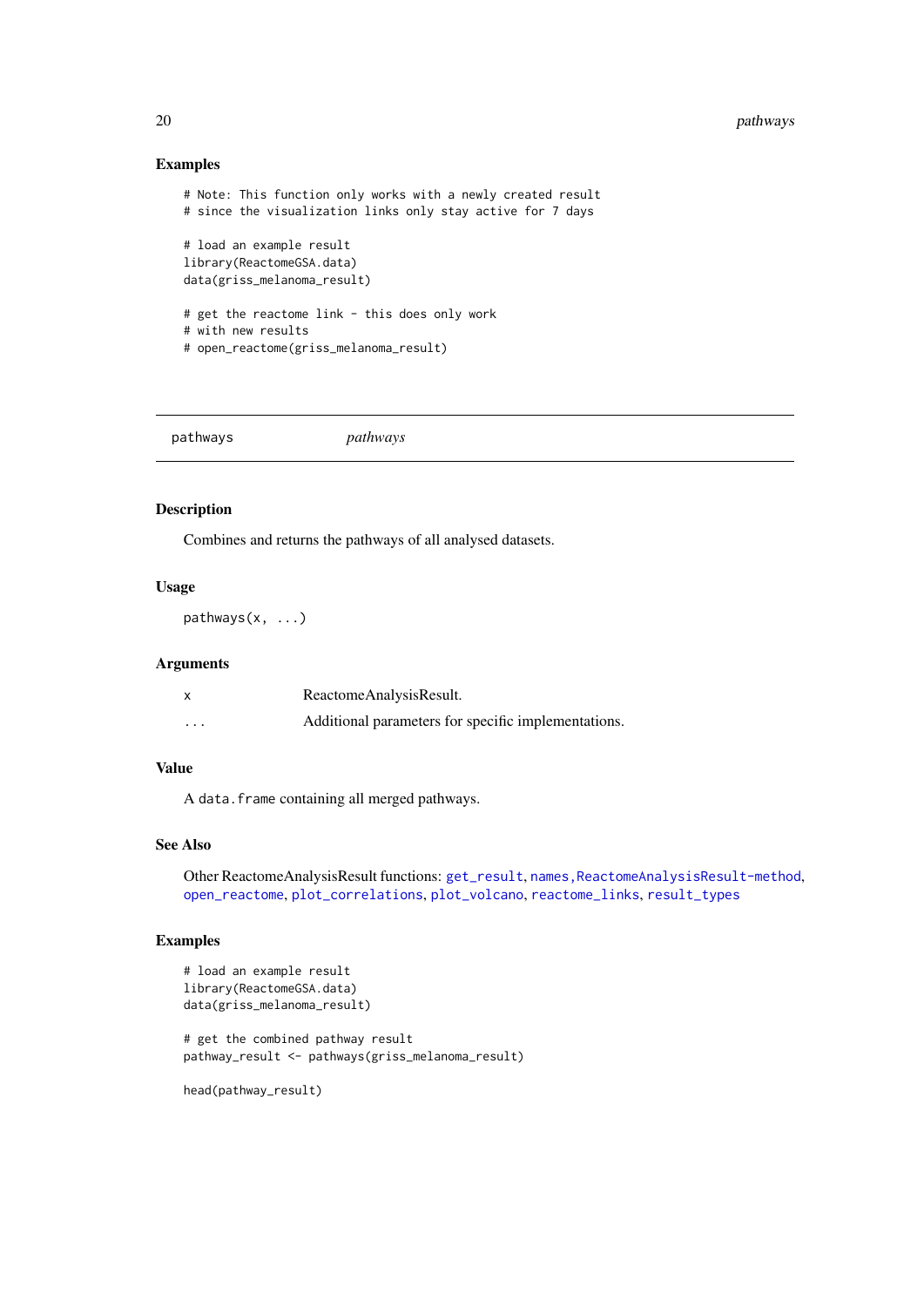<span id="page-20-0"></span>pathways,ReactomeAnalysisResult-method *ReactomeAnalysisResult - pathways*

## Description

Combines and returns the pathways of all analysed datasets.

## Usage

```
## S4 method for signature 'ReactomeAnalysisResult'
pathways(x, p = 0.01,
 order_by = NULL, ...)
```
## Arguments

| x         | ReactomeAnalysisResult.                                                                                           |
|-----------|-------------------------------------------------------------------------------------------------------------------|
| р         | Minimum p-value to accept a pathway as significantly regulated. Default is 0.01.                                  |
| order_by  | Name of the dataset to sort the result list by. By default, the results are sorted<br>based on the first dataset. |
| $\ddotsc$ | Additional parameters for specific implementations.                                                               |

## Value

A data.frame containing all merged pathways.

## See Also

```
Other ReactomeAnalysisResult functions: get_result, names,ReactomeAnalysisResult-method,
open_reactome, plot_correlations, plot_volcano, reactome_links, result_types
```
## Examples

```
# load an example result
library(ReactomeGSA.data)
data(griss_melanoma_result)
```
# get the combined pathway result pathway\_result <- pathways(griss\_melanoma\_result)

head(pathway\_result)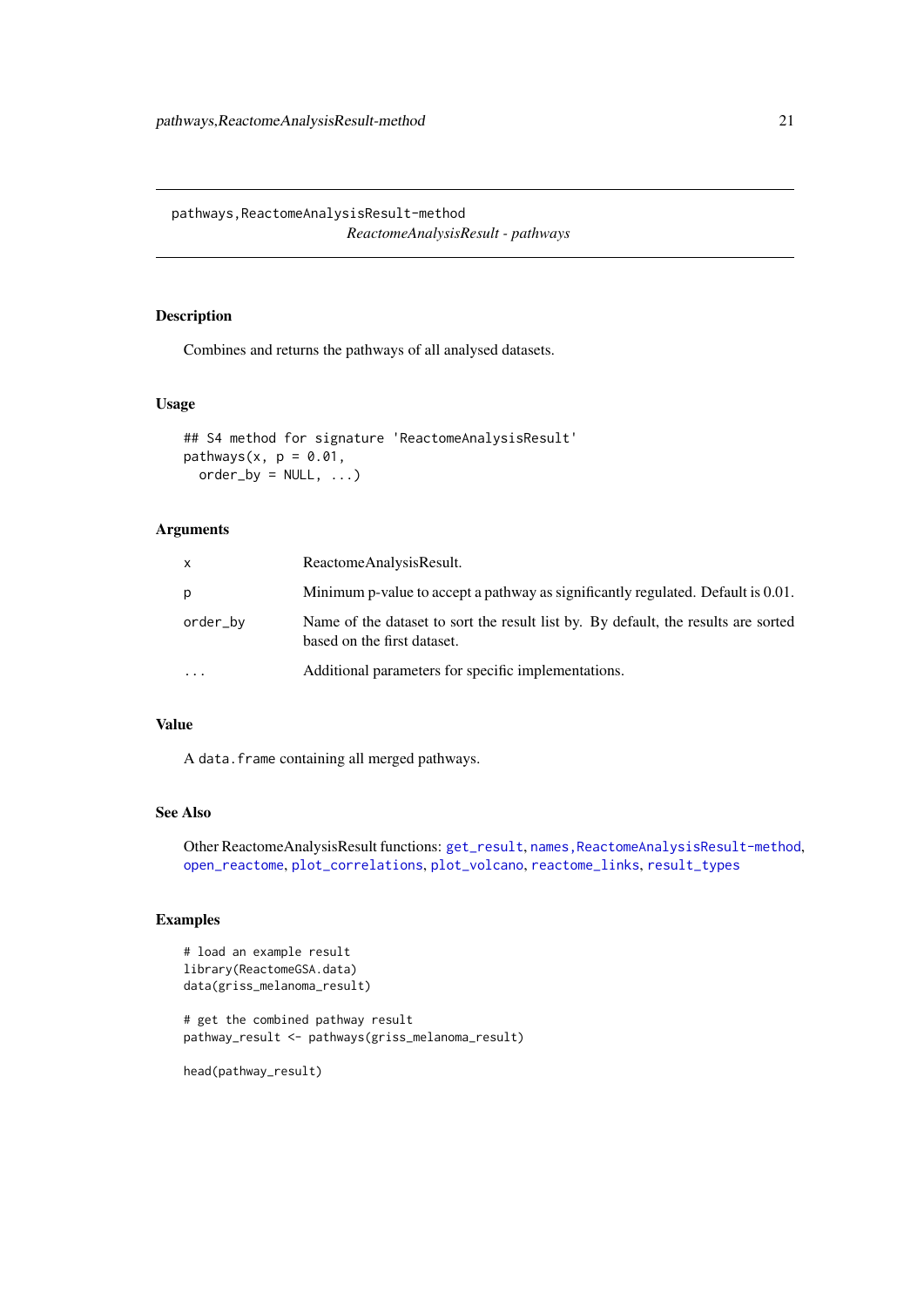<span id="page-21-1"></span><span id="page-21-0"></span>perform\_reactome\_analysis

*Perform a Reactome Analaysis*

#### Description

This function wraps all steps required to perform an Analysis using the Reactome Analysis Service. It submits the passed [ReactomeAnalysisRequest](#page-26-1) object to the Reactome Analysis Service API, checks the submitted analysis' status and returns the result once the analysis is complete.

## Usage

```
perform_reactome_analysis(request, verbose = TRUE, reactome_url = NULL)
```
#### Arguments

| request      | ReactomeAnalysisRequest to submit.                                                                                                                                                                     |
|--------------|--------------------------------------------------------------------------------------------------------------------------------------------------------------------------------------------------------|
| verbose      | logical. If FALSE status messages are not printed to the console.                                                                                                                                      |
| reactome_url | URL of the Reactome API Server. Overwrites the URL set in the 'reactome_gsa.url'<br>option. Specific ports can be set using the standard URL specification (for ex-<br>ample http://your.service:1234) |

#### Value

The analysis' result

#### Examples

```
# create a request using Camera as an analysis
library(ReactomeGSA.data)
data(griss_melanoma_proteomics)
my_request <- ReactomeAnalysisRequest(method = "Camera")
# set maximum missing values to 0.5 and do not create any reactome visualizations
my_request <- set_parameters(request = my_request,
                             max\_missing\_values = 0.5,
                             create_reactome_visualization = FALSE)
# add the dataset
my_request <- add_dataset(request = my_request,
                          expression_values = griss_melanoma_proteomics,
                          name = "Proteomics",
                          type = "proteomics_int",
                          comparison_factor = "condition",
                          comparison_group_1 = "MOCK",
                          comparison_group_2 = "MCM",
                          additional_factors = c("cell.type", "patient.id"))
# perform the analysis
my_result <- perform_reactome_analysis(request = my_request, verbose = FALSE)
```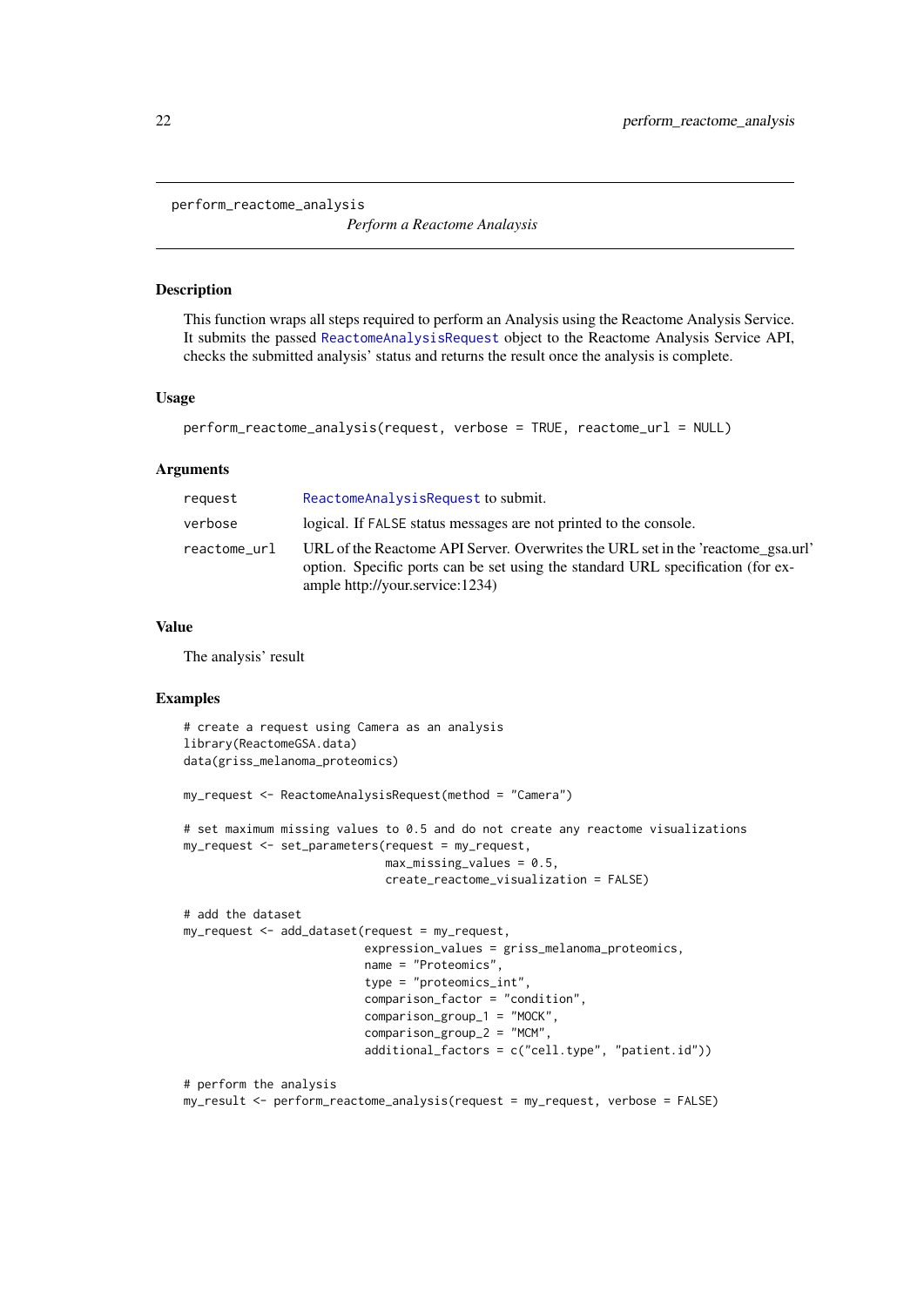<span id="page-22-1"></span><span id="page-22-0"></span>plot\_correlations *plot\_correlations*

## Description

Plots correlations of the average fold-changes of all pathways between the different datasets. This function is only available to GSA based results (not GSVA ones).

#### Usage

```
plot_correlations(x)
```
#### Arguments

x ReactomeAnalysisResult. The result object to use as input

#### Value

A list of ggplot2 plot objects representing one plot per combination

## See Also

Other ReactomeAnalysisResult functions: [get\\_result](#page-15-1), [names,ReactomeAnalysisResult-method](#page-0-0), [open\\_reactome](#page-17-1), [pathways](#page-19-1), [plot\\_volcano](#page-23-1), [reactome\\_links](#page-28-1), [result\\_types](#page-31-1)

#### Examples

```
# load an example result
library(ReactomeGSA.data)
data(griss_melanoma_result)
# create the correlation plots
plot_objs <- plot_correlations(griss_melanoma_result)
# only one plot created for this result as it contains two datasets
length(plot_objs)
# show the plot using `print(plot_objs[[1]])`
```
plot\_correlations,ReactomeAnalysisResult-method *plot\_correlations - ReactomeAnalysisResult*

#### Description

Plots correlations of the average fold-changes of all pathways between the different datasets. This function is only available to GSA based results (not GSVA ones).

#### Usage

```
## S4 method for signature 'ReactomeAnalysisResult'
plot_correlations(x)
```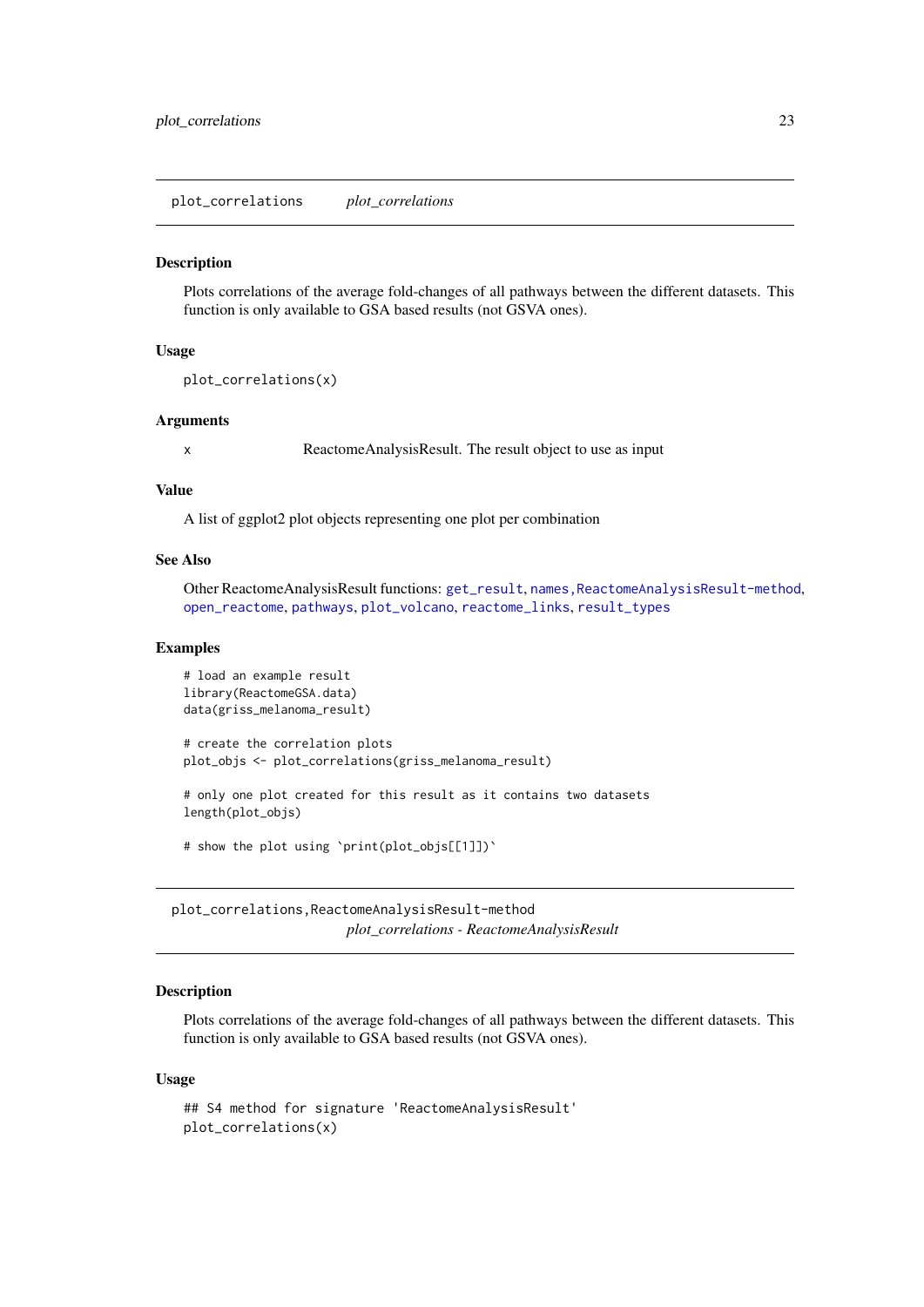## Arguments

x ReactomeAnalysisResult. The result object to use as input

#### Value

A list of ggplot2 plot objects representing one plot per combination

## See Also

Other ReactomeAnalysisResult functions: [get\\_result](#page-15-1), [names,ReactomeAnalysisResult-method](#page-0-0), [open\\_reactome](#page-17-1), [pathways](#page-19-1), [plot\\_volcano](#page-23-1), [reactome\\_links](#page-28-1), [result\\_types](#page-31-1)

## Examples

```
# load an example result
library(ReactomeGSA.data)
data(griss_melanoma_result)
# create the correlation plots
plot_objs <- plot_correlations(griss_melanoma_result)
# only one plot created for this result as it contains two datasets
```
length(plot\_obis)

# show the plot using `print(plot\_objs[[1]])`

```
plot_volcano plot_volcano
```
## Description

Creates a volcano plot for the pathway analysis result. Every point represents one pathway, the x-axis the log fold-change and the y-axis the adjusted p-value (-log10).

### Usage

```
plot_volcano(x, ...)
```
#### Arguments

|          | ReactomeAnalysisResult. The analysis result to plot the volcano plot for. |
|----------|---------------------------------------------------------------------------|
| $\cdots$ | Additional parameters for specific implementations.                       |

#### Details

This function is only available for GSA-based analysis results.

## Value

A ggplot2 plot object representing the volcano plot.

<span id="page-23-0"></span>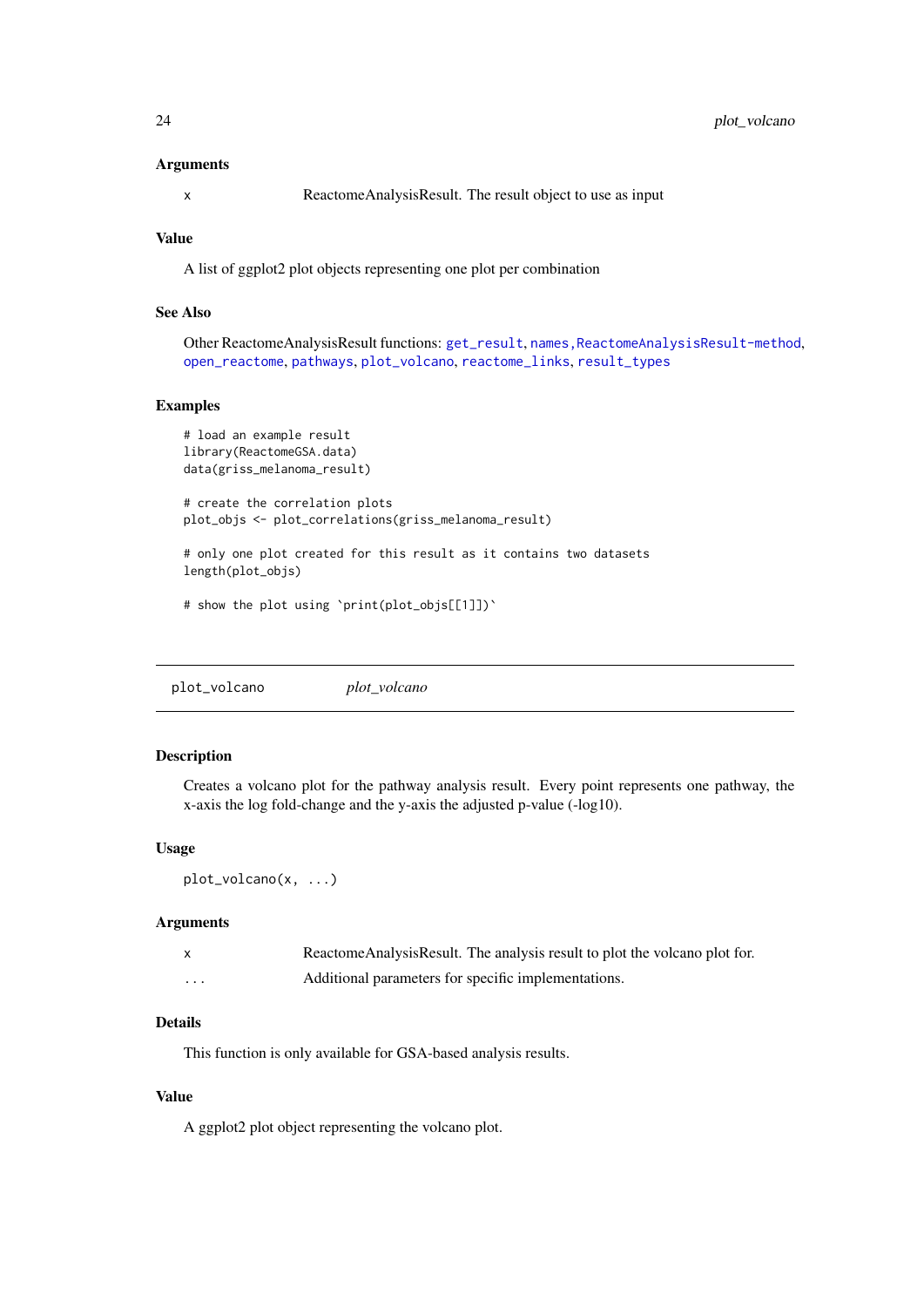<span id="page-24-0"></span>plot\_volcano,ReactomeAnalysisResult-method 25

#### See Also

Other ReactomeAnalysisResult functions: [get\\_result](#page-15-1), [names,ReactomeAnalysisResult-method](#page-0-0), [open\\_reactome](#page-17-1), [pathways](#page-19-1), [plot\\_correlations](#page-22-1), [reactome\\_links](#page-28-1), [result\\_types](#page-31-1)

## Examples

```
# load an example result
library(ReactomeGSA.data)
data(griss_melanoma_result)
# create the volcano plot for the first dataset
plot_obj <- plot_volcano(griss_melanoma_result)
```

```
# display the plot using `print(plot_obj)`
```
plot\_volcano,ReactomeAnalysisResult-method *ReactomeAnalysisResult - plot\_volcano*

#### Description

Creates a volcano plot for the pathway analysis result. Every point represents one pathway, the x-axis the log fold-change and the y-axis the adjusted p-value (-log10).

#### Usage

```
## S4 method for signature 'ReactomeAnalysisResult'
plot\_volcano(x, dataset = 1, ...)
```
## Arguments

| X        | Reactome Analysis Result. The analysis result to plot the volcano plot for. |
|----------|-----------------------------------------------------------------------------|
| dataset  | The name or index of the dataset to plot (first one by default).            |
| $\cdots$ | Additional parameters for specific implementations.                         |

## Details

This function is only available for GSA-based analysis results.

#### Value

A ggplot2 plot object representing the volcano plot.

## See Also

Other ReactomeAnalysisResult functions: [get\\_result](#page-15-1), [names,ReactomeAnalysisResult-method](#page-0-0), [open\\_reactome](#page-17-1), [pathways](#page-19-1), [plot\\_correlations](#page-22-1), [reactome\\_links](#page-28-1), [result\\_types](#page-31-1)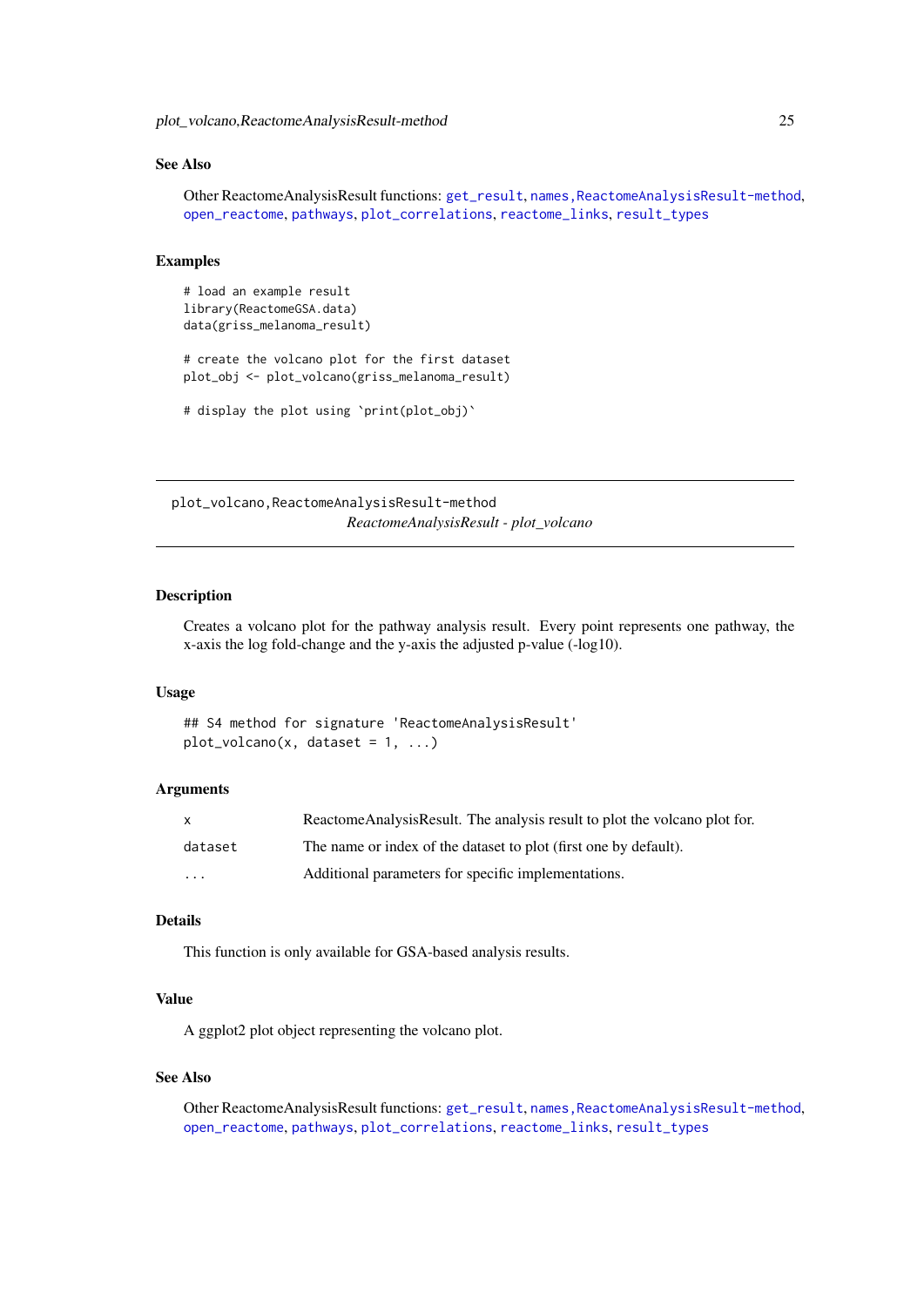## Examples

```
# load an example result
library(ReactomeGSA.data)
data(griss_melanoma_result)
# create the volcano plot for the first dataset
plot_obj <- plot_volcano(griss_melanoma_result)
# display the plot using `print(plot_obj)`
```
print,ReactomeAnalysisRequest-method *print - ReactomeAnalysisRequest*

## Description

Shows a [ReactomeAnalysisRequest](#page-26-1) object summary.

## Usage

```
## S4 method for signature 'ReactomeAnalysisRequest'
print(x, \ldots)
```
## Arguments

| X        | ReactomeAnalysisRequest |
|----------|-------------------------|
| $\cdots$ | Not used                |

#### Value

The classname of the object

#### Examples

library(methods)

```
request <- ReactomeAnalysisRequest(method = "Camera")
print(request)
```

```
# add additional parameters
request <- set_parameters(request, "max_missing_values" = 0.5)
show(request)
```
<span id="page-25-0"></span>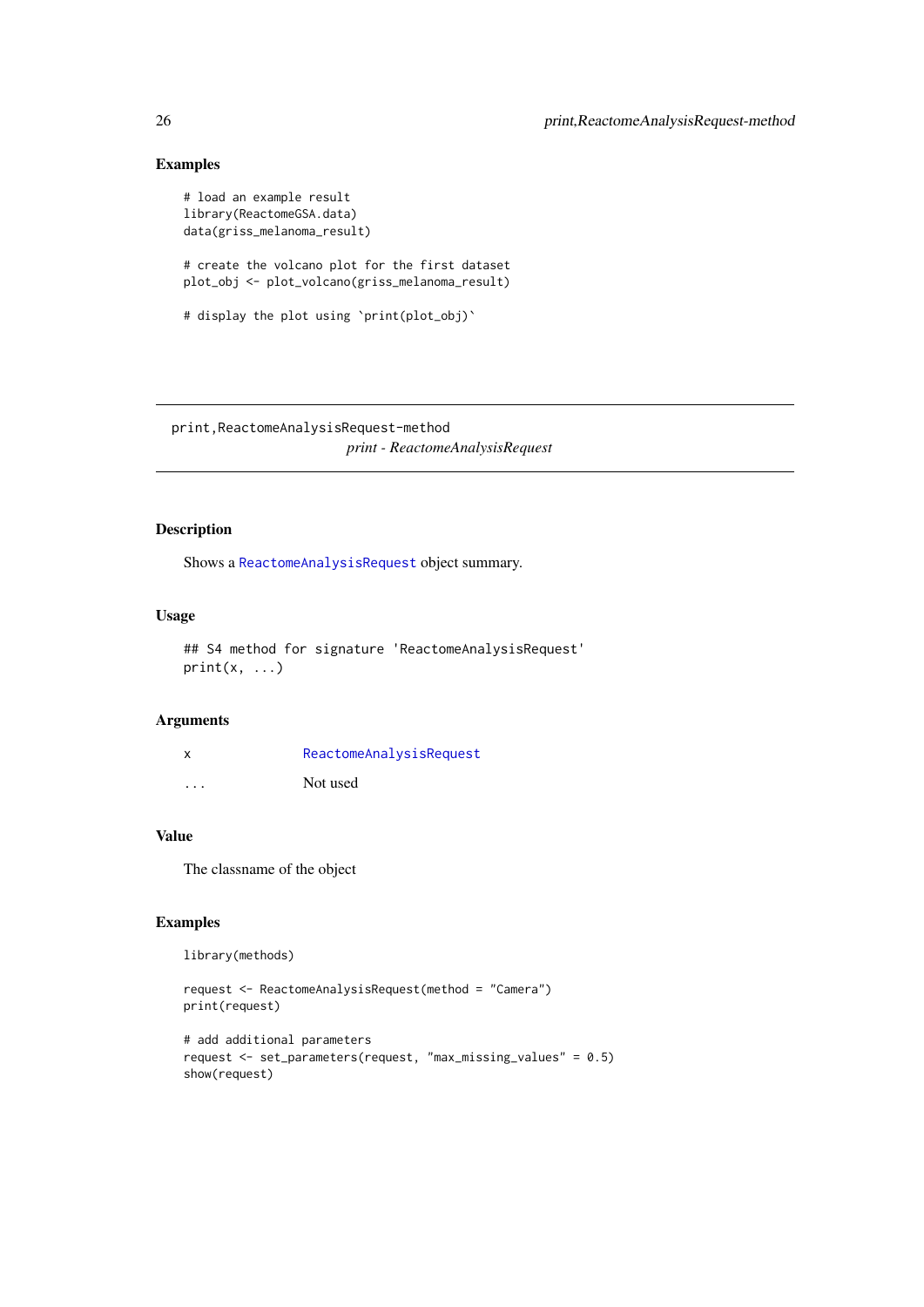<span id="page-26-0"></span>print,ReactomeAnalysisResult-method

*print - ReactomeAnalysisResult*

## Description

Displays basic information about the [ReactomeAnalysisResult](#page-27-1) object.

## Usage

```
## S4 method for signature 'ReactomeAnalysisResult'
print(x, \ldots)
```
## Arguments

|          | ReactomeAnalysisResult. |
|----------|-------------------------|
| $\cdots$ | Not used                |

## Value

character classname of the object

## Examples

```
library(ReactomeGSA.data)
data(griss_melanoma_result)
```

```
print(griss_melanoma_result)
```
<span id="page-26-1"></span>ReactomeAnalysisRequest

*ReactomeAnalysisRequest class*

## Description

This class is used to collect all information required to submit an analysis request to the Reactome Analysis System.

## Usage

```
ReactomeAnalysisRequest(method)
```
## Arguments

method character. Name of the method to use.

## Value

A ReactomeAnalysisRequest object.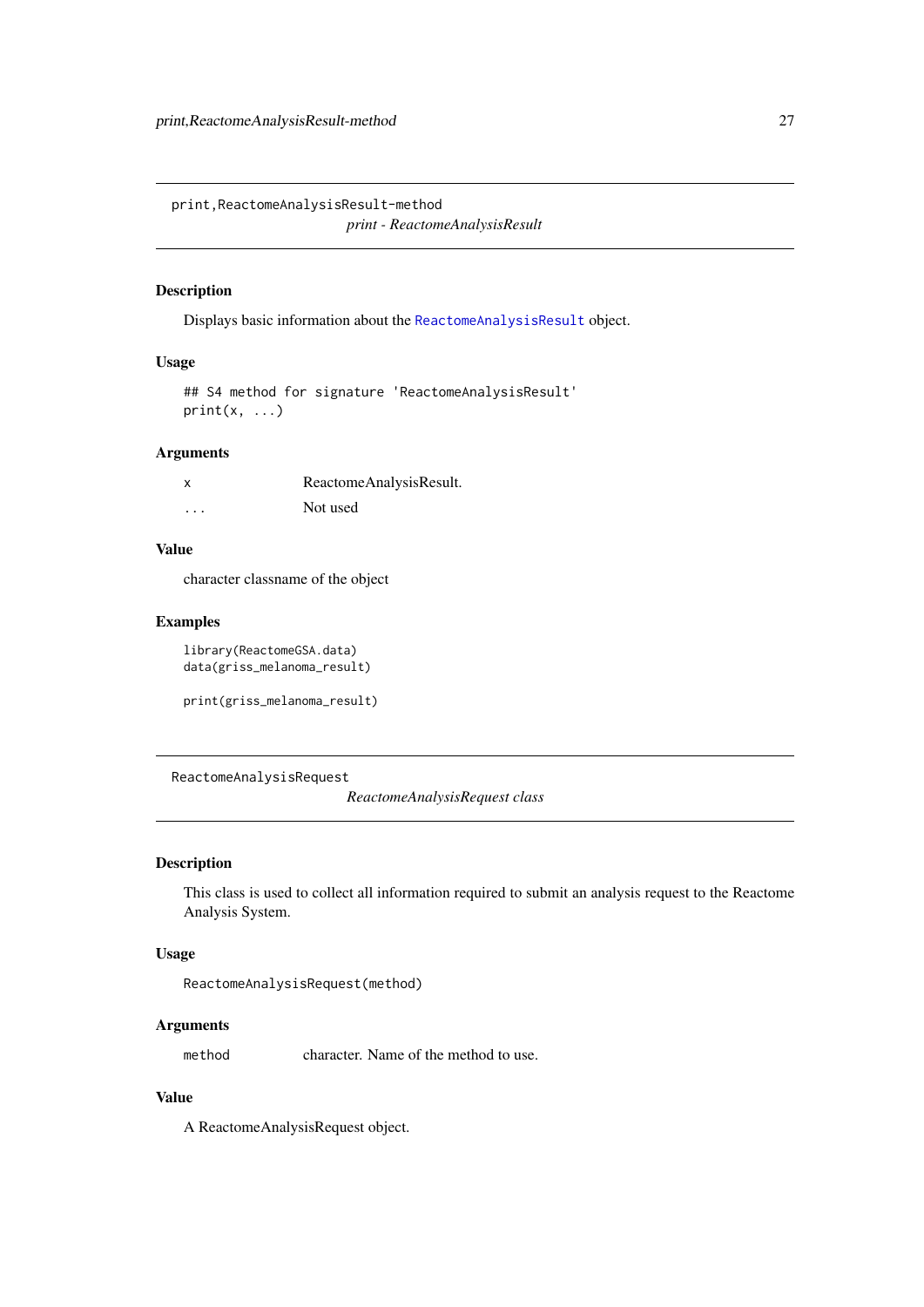#### <span id="page-27-0"></span>Slots

method character. Name of the method to use

request\_object list. This slot should not be set manually. It stores the internal request representation and should be modified using the classes' functions. To add parameters, use [set\\_parameters,ReactomeAnalysisRequest-method](#page-0-0)

#### Examples

```
library(ReactomeGSA.data)
library(methods)
# create the request method and specify its method
request <- ReactomeAnalysisRequest(method = "Camera")
# add a dataset to the request
data(griss_melanoma_proteomics)
request <- add_dataset(request = request,
             expression_values = griss_melanoma_proteomics,
             name = "Proteomics",
             type = "proteomics_int",
             comparison_factor = "condition",
             comparison_group_1 = "MOCK",
             comparison_group_2 = "MCM",
             additional_factors = c("cell.type", "patient.id"))
```
# to launch the actual analysis use the perform\_reactome\_analysis function

ReactomeAnalysisResult-class *ReactomeAnalysisResult class*

#### <span id="page-27-1"></span>Description

A ReactomeAnalysisResult object contains the pathway analysis results of all submitted datasets at once.

## Details

This class represents a result retrieved from the Reactome Analysis Service. It is returned by [get\\_reactome\\_analysis\\_result](#page-12-2) and its wrapper [perform\\_reactome\\_analysis](#page-21-1). Generally, object of this class should not be created manually.

## Value

A ReactomeAnalysisResult object.

#### Slots

reactome\_release The Reactome version used to create this result.

mappings Stores the mapping results that were generated for this analysis.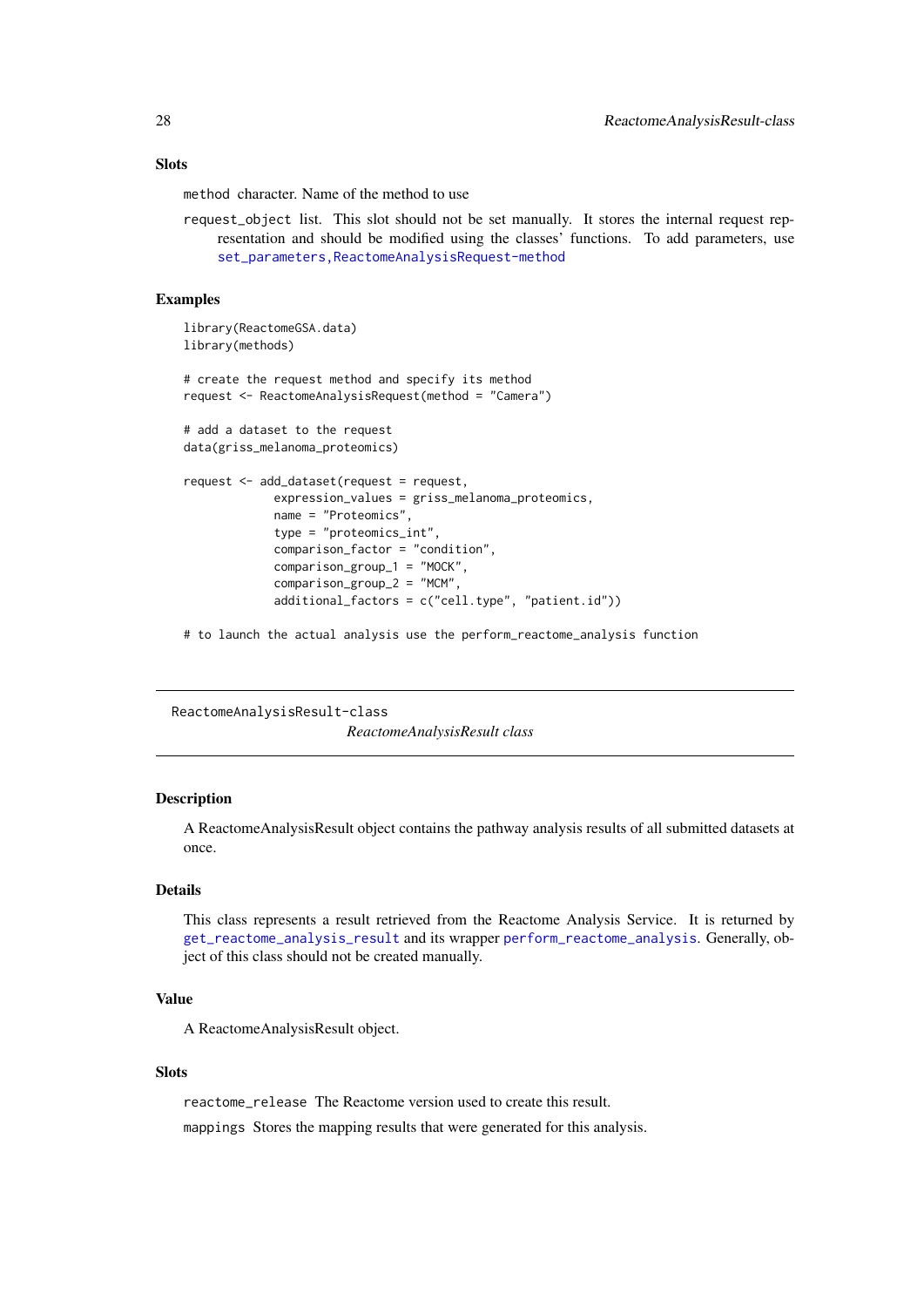- <span id="page-28-0"></span>results A named list containing the actual analysis results for every dataset and possibly combined results as well.
- reactome\_links Links pointing to reactome results as a list.

## Methods

[names](#page-0-0): Retrieves the names of all datasets in the result object

[result\\_types](#page-31-1): Retrieves the available result types

[pathways](#page-19-1): Merges the pathway results of all analysed datasets.

[get\\_result](#page-15-1): Retrieve a specific result as data.frame

[reactome\\_links](#page-28-1): Displays / retrieves the URLs to the available visualizations in Reactome's pathway browser.

[open\\_reactome](#page-17-1): Opens the specified Reactome visualization in the system's default browser.

#### Examples

```
# load an example result object
library(ReactomeGSA.data)
data(griss_melanoma_result)
# retrieve the names of all datasets in the result
names(griss_melanoma_result)
# get the combined pathway result
pathway_result <- pathways(griss_melanoma_result)
# check which result types are available
result_types(griss_melanoma_result)
# get the fold changes for the first dataset
first_dataset_name <- names(griss_melanoma_result)[1]
```
first\_fc <- get\_result(griss\_melanoma\_result, "fold\_changes", first\_dataset\_name)

<span id="page-28-1"></span>reactome\_links *reactome\_links*

#### Description

Displays detailed information about the result visualizations in Reactome.

#### Usage

reactome\_links(x, ...)

#### Arguments

|          | ReactomeAnalysisResult.                             |
|----------|-----------------------------------------------------|
| $\cdots$ | Additional parameters for specific implementations. |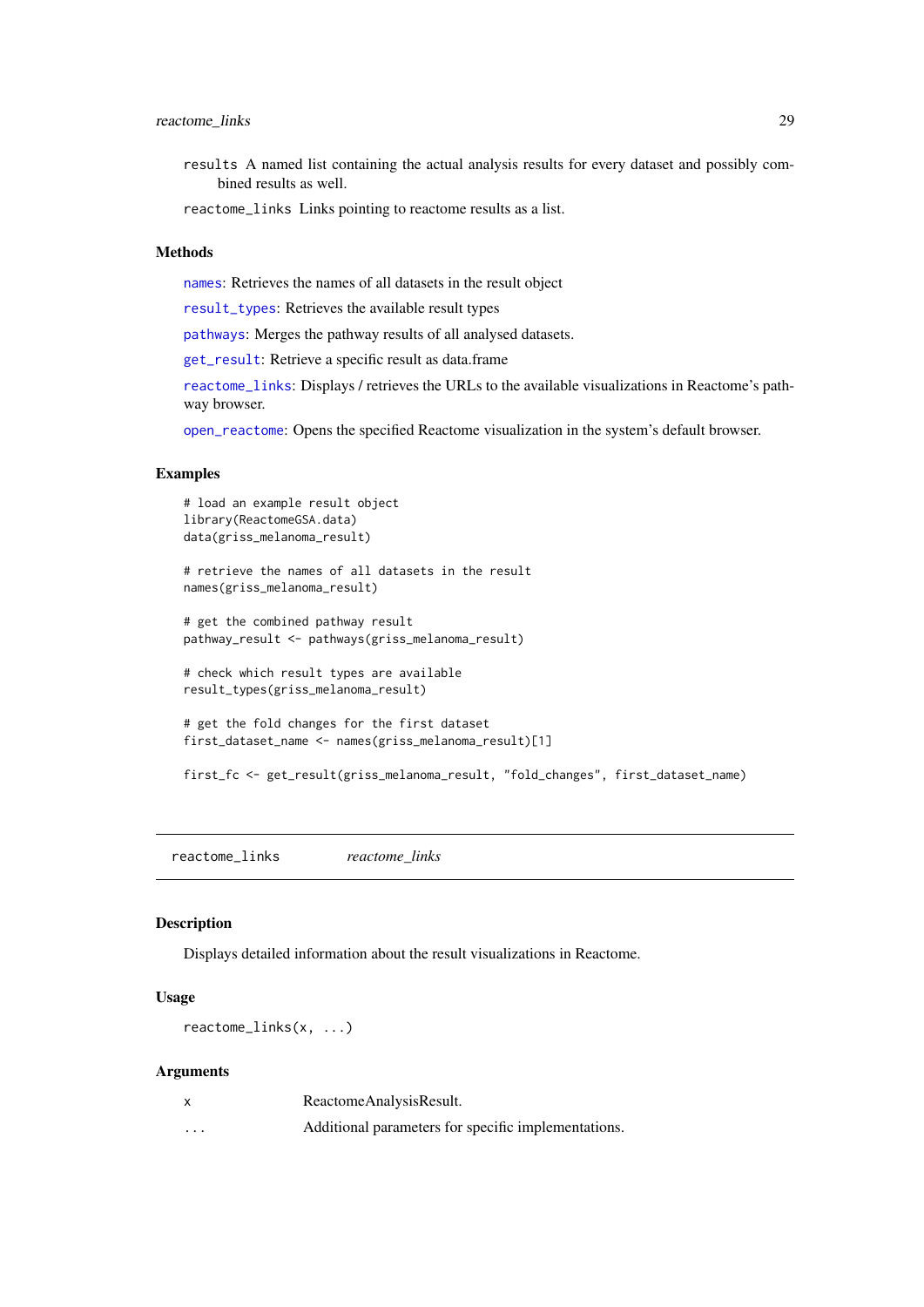#### <span id="page-29-0"></span>Value

If return\_result is set to TRUE, a vector of the available visualizations.

## See Also

Other ReactomeAnalysisResult functions: [get\\_result](#page-15-1), [names,ReactomeAnalysisResult-method](#page-0-0), [open\\_reactome](#page-17-1), [pathways](#page-19-1), [plot\\_correlations](#page-22-1), [plot\\_volcano](#page-23-1), [result\\_types](#page-31-1)

#### Examples

```
# Note: This function only works with a newly created result
# since the visualization links only stay active for 7 days
# load an example result
library(ReactomeGSA.data)
data(griss_melanoma_result)
# get the reactome link - this does only work
# with new results
reactome_links(griss_melanoma_result)
```
reactome\_links,ReactomeAnalysisResult-method *ReactomeAnalysisResult - reactome\_links*

## Description

Displays detailed information about the result visualizations in Reactome.

## Usage

```
## S4 method for signature 'ReactomeAnalysisResult'
reactome_links(x, print_result = TRUE,
  return_result = FALSE)
```
#### Arguments

| $\times$ | ReactomeAnalysisResult.                                                                                                                                                                                 |
|----------|---------------------------------------------------------------------------------------------------------------------------------------------------------------------------------------------------------|
|          | print_result If set to FALSE the links are not printed to the console.                                                                                                                                  |
|          | return result If TRUE the available visualizations are returned as a list containing named vec-<br>tors for every visualization. These vectors' have a url, name, and optionally a<br>description slot. |

## Value

If return result is set to TRUE, a vector of the available visualizations.

## See Also

Other ReactomeAnalysisResult functions: [get\\_result](#page-15-1), [names,ReactomeAnalysisResult-method](#page-0-0), [open\\_reactome](#page-17-1), [pathways](#page-19-1), [plot\\_correlations](#page-22-1), [plot\\_volcano](#page-23-1), [result\\_types](#page-31-1)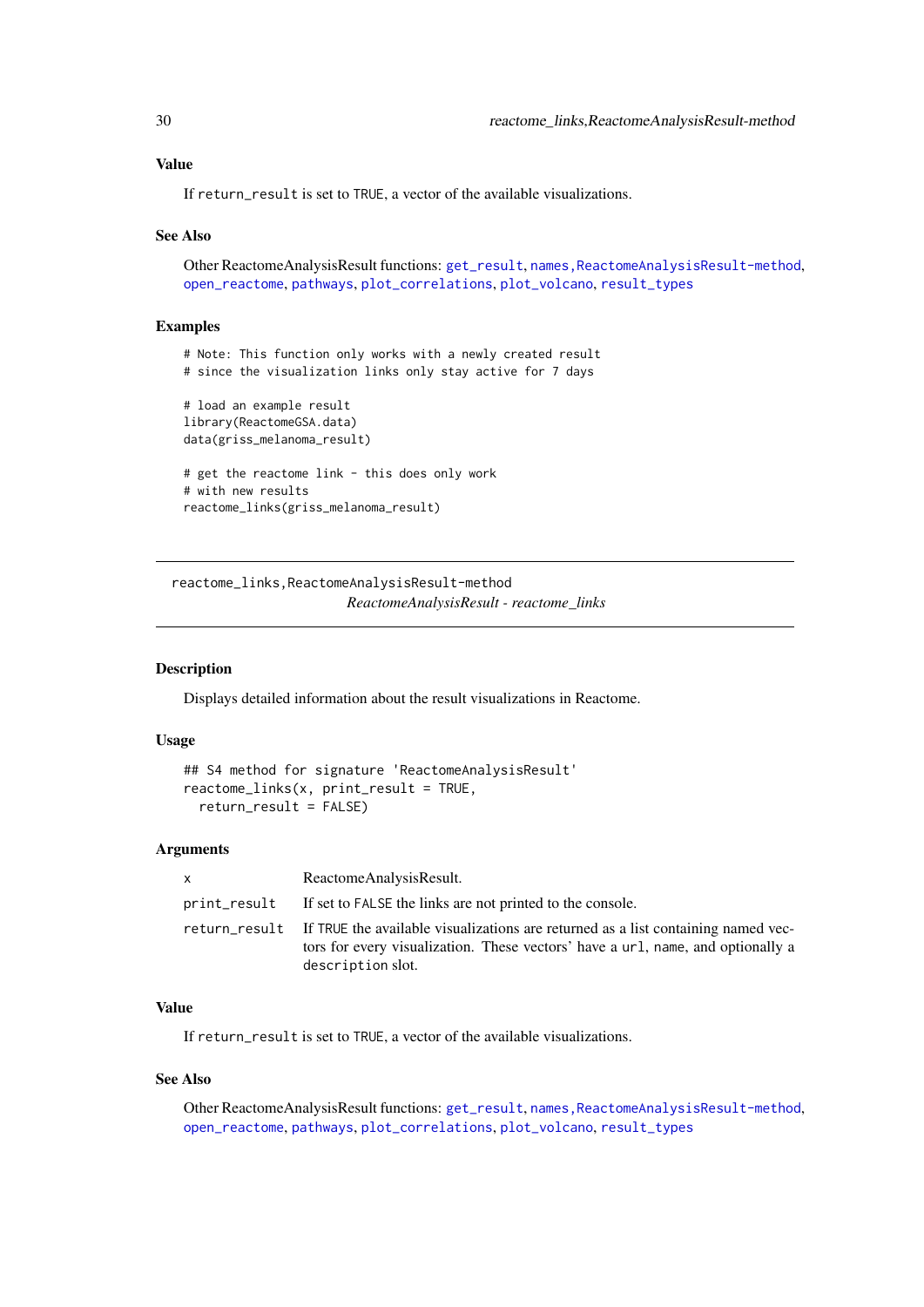#### <span id="page-30-0"></span>remove\_dataset 31

## Examples

```
# Note: This function only works with a newly created result
# since the visualization links only stay active for 7 days
# load an example result
library(ReactomeGSA.data)
data(griss_melanoma_result)
# get the reactome link - this does only work
# with new results
reactome_links(griss_melanoma_result)
```
remove\_dataset *remove\_dataset*

## Description

Remove the dataset from the [ReactomeAnalysisRequest](#page-26-1) object.

## Usage

remove\_dataset(x, dataset\_name)

#### Arguments

|              | The Reactome Analysis Request to remove the dataset from |
|--------------|----------------------------------------------------------|
| dataset name | character The dataset's name                             |

## Value

The updated [ReactomeAnalysisRequest](#page-26-1)

remove\_dataset,ReactomeAnalysisRequest-method *remove\_dataset - ReactomeAnalysisRequest*

## Description

Remove the dataset from the [ReactomeAnalysisRequest](#page-26-1) object.

## Usage

```
## S4 method for signature 'ReactomeAnalysisRequest'
remove_dataset(x, dataset_name)
```
## Arguments

| X            | The ReactomeAnalysisRequest to remove the dataset from |
|--------------|--------------------------------------------------------|
| dataset name | character The dataset's name                           |

## Value

The updated [ReactomeAnalysisRequest](#page-26-1)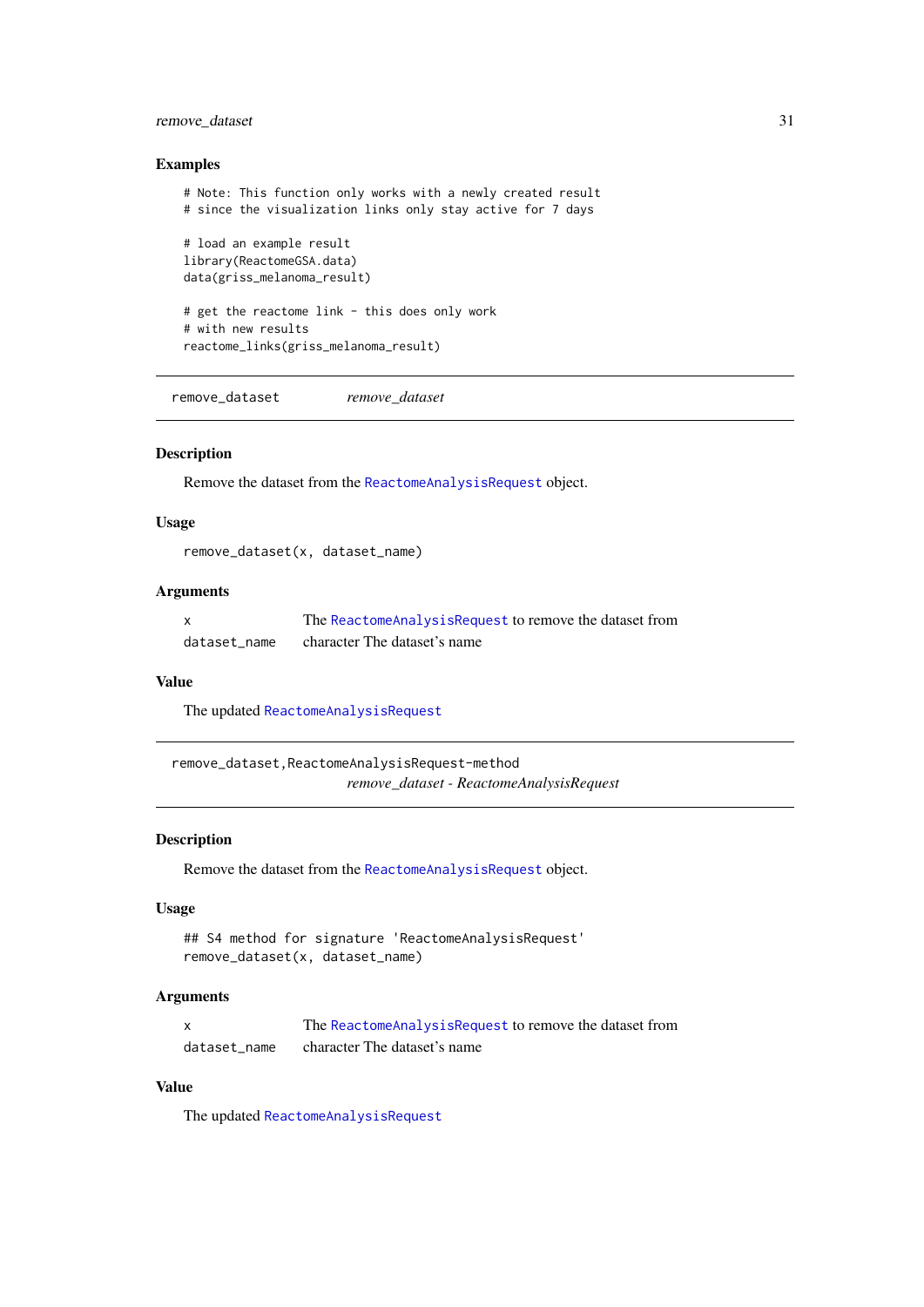<span id="page-31-1"></span><span id="page-31-0"></span>result\_types *result\_types*

#### Description

Retrieves the available result types for the [ReactomeAnalysisResult](#page-27-1) object. Currently, the Reactome Analysis System supports pathways and gene level fold\_changes as result types. Not all analysis methods return both data types though. Use the names function to find out which datasets are available in the result object.

#### Usage

result\_types(x)

#### Arguments

x ReactomeAnalysisResult.

#### Value

A cacharacter vector of result types.

#### See Also

Other ReactomeAnalysisResult functions: [get\\_result](#page-15-1), [names,ReactomeAnalysisResult-method](#page-0-0), [open\\_reactome](#page-17-1), [pathways](#page-19-1), [plot\\_correlations](#page-22-1), [plot\\_volcano](#page-23-1), [reactome\\_links](#page-28-1)

## Examples

```
# load an example result object
library(ReactomeGSA.data)
data(griss_melanoma_result)
```
# get the available result types result\_types(griss\_melanoma\_result)

result\_types,ReactomeAnalysisResult-method *ReactomeAnalysisResult - result\_types*

## Description

Retrieves the available result types for the [ReactomeAnalysisResult](#page-27-1) object. Currently, the Reactome Analysis System supports pathways and gene level fold\_changes as result types. Not all analysis methods return both data types though. Use the names function to find out which datasets are available in the result object.

## Usage

```
## S4 method for signature 'ReactomeAnalysisResult'
result_types(x)
```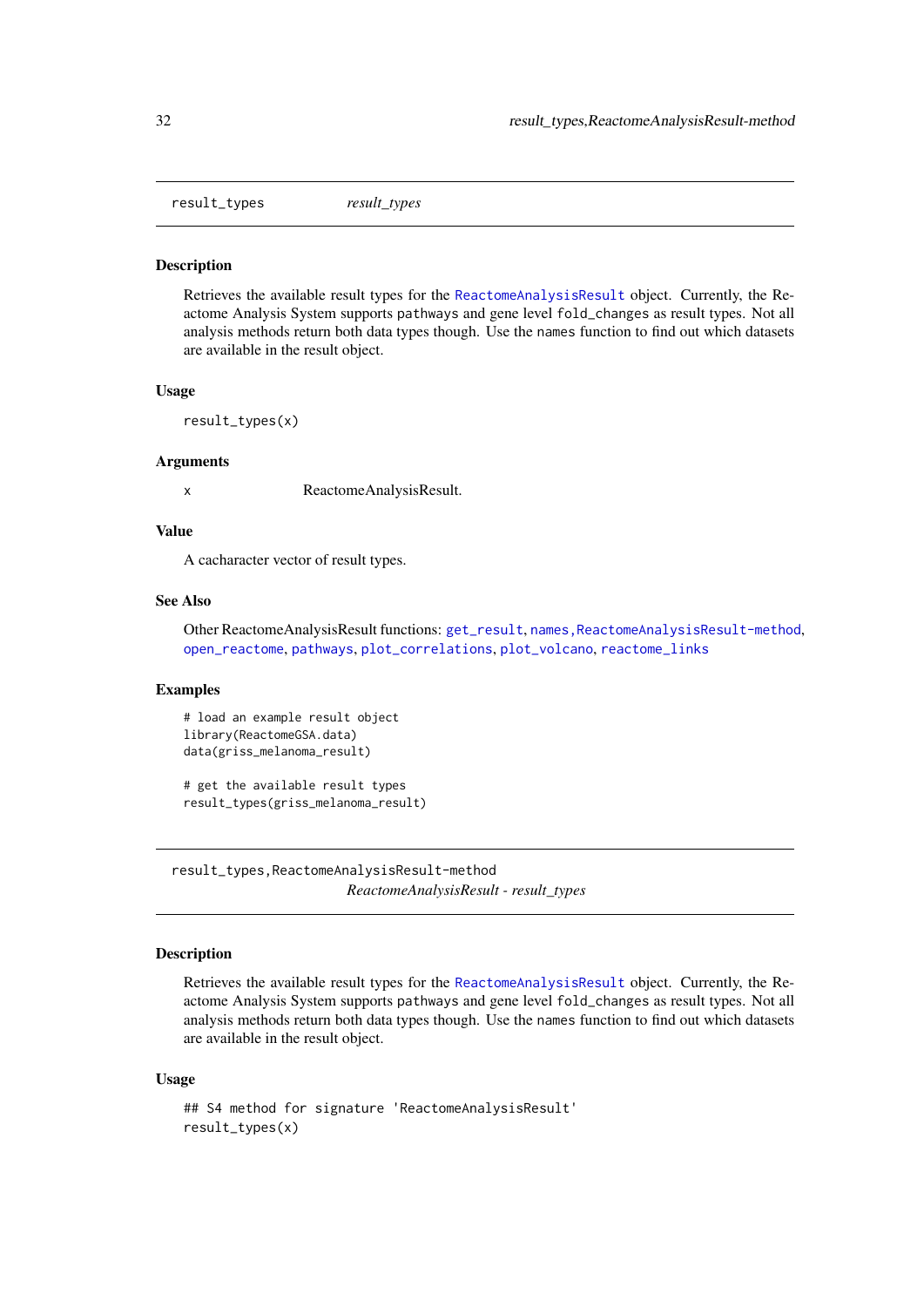#### <span id="page-32-0"></span>set\_method 33

## Arguments

x ReactomeAnalysisResult.

## Value

A cacharacter vector of result types.

## See Also

Other ReactomeAnalysisResult functions: [get\\_result](#page-15-1), [names,ReactomeAnalysisResult-method](#page-0-0), [open\\_reactome](#page-17-1), [pathways](#page-19-1), [plot\\_correlations](#page-22-1), [plot\\_volcano](#page-23-1), [reactome\\_links](#page-28-1)

## Examples

```
# load an example result object
library(ReactomeGSA.data)
data(griss_melanoma_result)
```
# get the available result types result\_types(griss\_melanoma\_result)

set\_method *set\_method*

#### Description

Set the analysis method used by the [ReactomeAnalysisRequest](#page-26-1)

#### Usage

```
set_method(request, method, ...)
```
## Arguments

| reauest                 | The Reactome Analysis Request to adjust                                                      |
|-------------------------|----------------------------------------------------------------------------------------------|
| method                  | The name of the method to use. Use get_reactome_methods to retrieve all<br>available methods |
| $\cdot$ $\cdot$ $\cdot$ | Additional parameters passed to specific implementations                                     |

## Value

The [ReactomeAnalysisRequest](#page-26-1) with the adapted method

## Examples

```
# create a request using Camera as an analysis
data(griss_melanoma_proteomics)
library(methods)
my_request <- ReactomeAnalysisRequest(method = "Camera")
```
print(my\_request)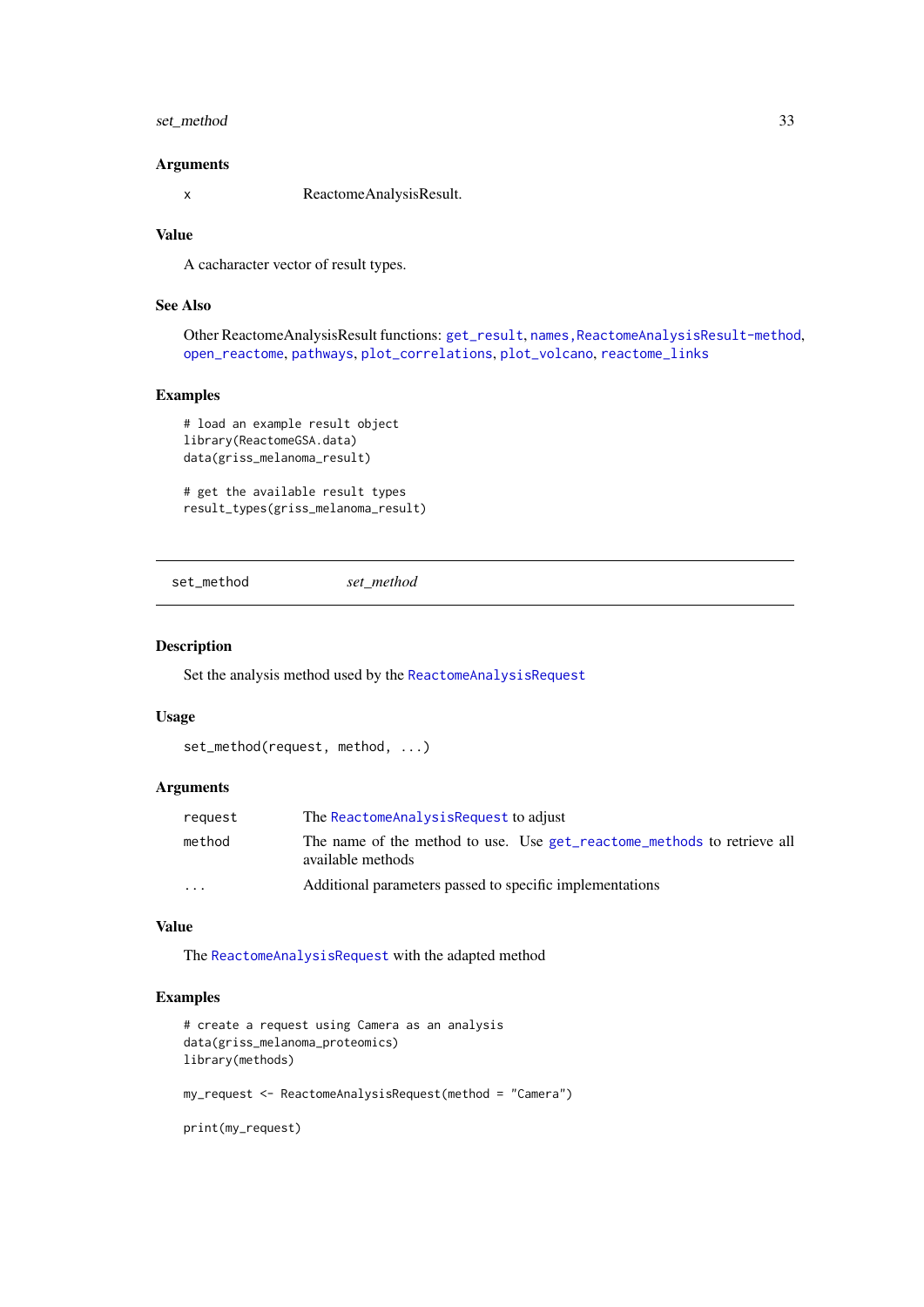```
# change the method to ssGSEA
my_request <- set_method(my_request, "ssGSEA")
print(my_request)
```
set\_method,ReactomeAnalysisRequest-method *set\_method - ReactomeAnalysisRequest*

## Description

Set the analysis method used by the [ReactomeAnalysisRequest](#page-26-1)

## Usage

```
## S4 method for signature 'ReactomeAnalysisRequest'
set_method(request, method, ...)
```
## Arguments

| request                 | The ReactomeAnalysisRequest to adjust                                                        |
|-------------------------|----------------------------------------------------------------------------------------------|
| method                  | The name of the method to use. Use get_reactome_methods to retrieve all<br>available methods |
| $\cdot$ $\cdot$ $\cdot$ | Additional parameters passed to specific implementations                                     |

## Value

The [ReactomeAnalysisRequest](#page-26-1) with the adapted method

## Examples

```
# create a request using Camera as an analysis
data(griss_melanoma_proteomics)
library(methods)
```
my\_request <- ReactomeAnalysisRequest(method = "Camera")

```
print(my_request)
```
# change the method to ssGSEA my\_request <- set\_method(my\_request, "ssGSEA")

print(my\_request)

<span id="page-33-0"></span>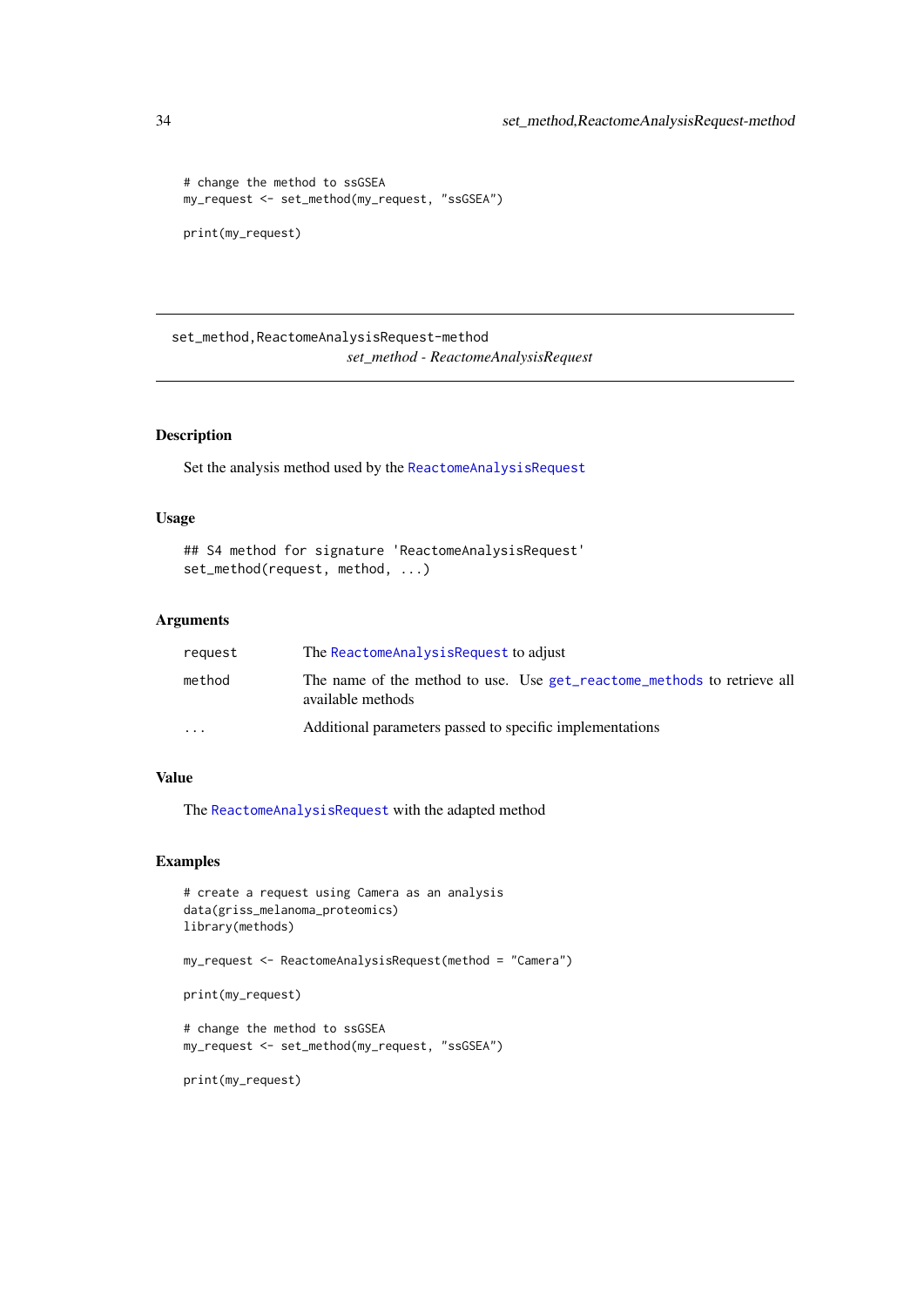<span id="page-34-1"></span><span id="page-34-0"></span>set\_parameters *set\_parameters*

#### **Description**

Sets the analysis parameters for the given [ReactomeAnalysisRequest](#page-26-1). If the parameter is already set, it is overwritten. Use [get\\_reactome\\_methods](#page-14-1) to get a list of all available parameters for each available method.

#### Usage

set\_parameters(request, ...)

## Arguments

| reauest                 | The Reactome Analysis Request to set the parameters for.                       |
|-------------------------|--------------------------------------------------------------------------------|
| $\cdot$ $\cdot$ $\cdot$ | Any name / value pair to set a parameter (see example). For a complete list of |
|                         | available parameters use get_reactome_methods                                  |

#### Details

Both, parameters with the scope "dataset" as well as "analysis" can be set on the analysis level. In this case, these parameters overwrite the system's default values. If a parameter with the scope "dataset" is defined again at the dataset level, this value will overwrite the analysis' scope value for the given dataset.

## Value

The modified [ReactomeAnalysisRequest](#page-26-1) object

#### Examples

```
library(methods)
# create a request object
request <- ReactomeAnalysisRequest(method = "Camera")
# add a parameter
request <- set_parameters(request, max_missing_values = 0.5, discrete_norm_function = "TMM")
```
set\_parameters,ReactomeAnalysisRequest-method *ReactomeAnalysisRequest - set\_parameters*

## Description

Sets the analysis parameters for the given [ReactomeAnalysisRequest](#page-26-1). If the parameter is already set, it is overwritten. Use [get\\_reactome\\_methods](#page-14-1) to get a list of all available parameters for each available method.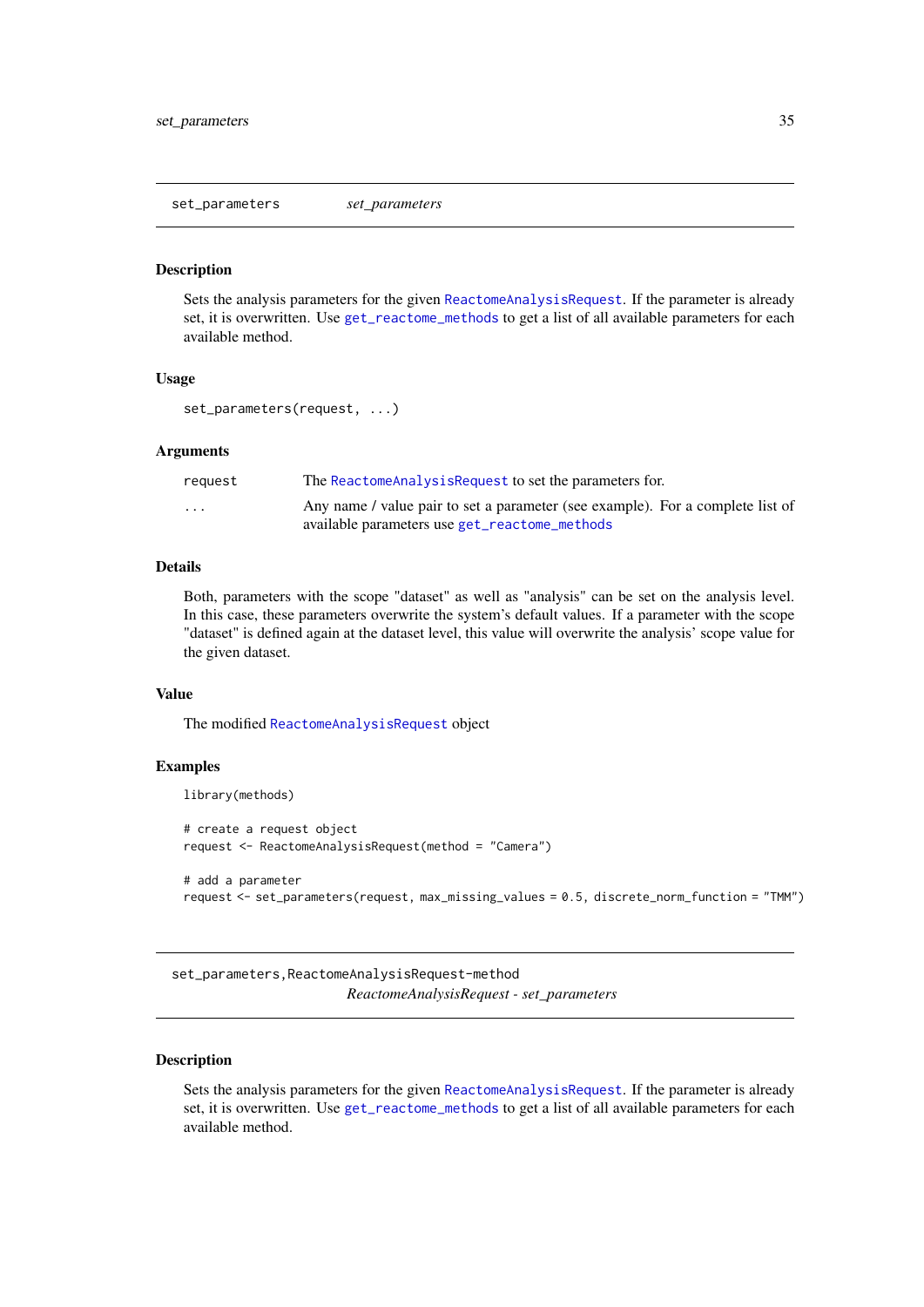#### Usage

```
## S4 method for signature 'ReactomeAnalysisRequest'
set_parameters(request, ...)
```
## Arguments

| reauest                 | The Reactome Analysis Request to set the parameters for.                                                                        |
|-------------------------|---------------------------------------------------------------------------------------------------------------------------------|
| $\cdot$ $\cdot$ $\cdot$ | Any name / value pair to set a parameter (see example). For a complete list of<br>available parameters use get_reactome_methods |

## Details

Both, parameters with the scope "dataset" as well as "analysis" can be set on the analysis level. In this case, these parameters overwrite the system's default values. If a parameter with the scope "dataset" is defined again at the dataset level, this value will overwrite the analysis' scope value for the given dataset.

## Value

The modified [ReactomeAnalysisRequest](#page-26-1) object

## Examples

library(methods)

```
# create a request object
request <- ReactomeAnalysisRequest(method = "Camera")
```

```
# add a parameter
request <- set_parameters(request, max_missing_values = 0.5, discrete_norm_function = "TMM")
```
show,ReactomeAnalysisRequest-method *print - ReactomeAnalysisRequest*

## Description

Shows a [ReactomeAnalysisRequest](#page-26-1) object summary.

#### Usage

```
## S4 method for signature 'ReactomeAnalysisRequest'
show(object)
```
## Arguments

object [ReactomeAnalysisRequest](#page-26-1)

## Value

The classname of the object

<span id="page-35-0"></span>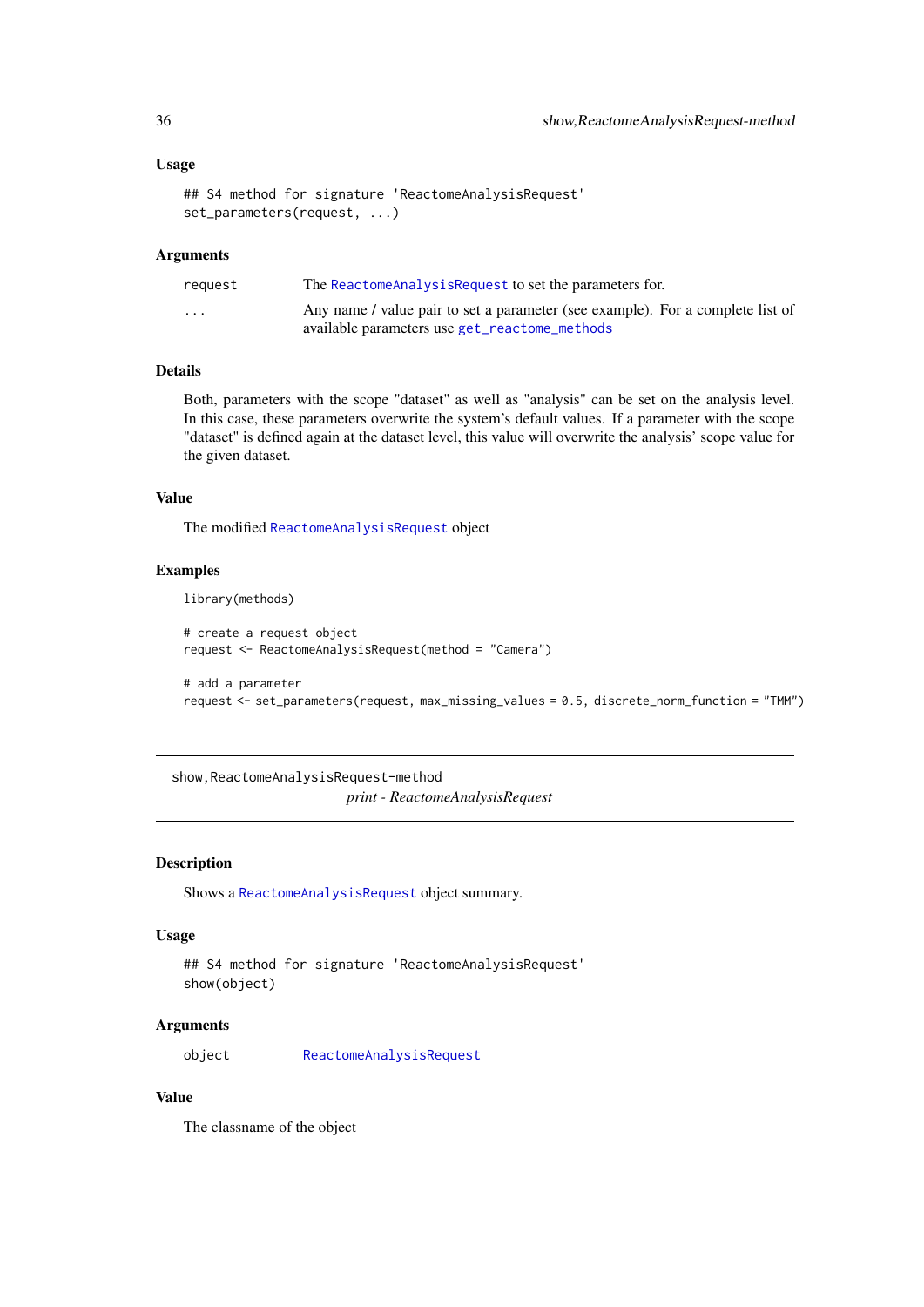#### <span id="page-36-0"></span>show,ReactomeAnalysisResult-method 37

## Examples

```
library(methods)
request <- ReactomeAnalysisRequest(method = "Camera")
print(request)
# add additional parameters
request <- set_parameters(request, "max_missing_values" = 0.5)
show(request)
```
show,ReactomeAnalysisResult-method *show - ReactomeAnalysisResult*

#### Description

Displays basic information about the [ReactomeAnalysisResult](#page-27-1) object.

## Usage

```
## S4 method for signature 'ReactomeAnalysisResult'
show(object)
```
#### Arguments

object ReactomeAnalysisResult.

#### Value

character classname of the object

## Examples

```
library(ReactomeGSA.data)
data(griss_melanoma_result)
```
show(griss\_melanoma\_result)

<span id="page-36-1"></span>start\_reactome\_analysis

*Start Reactome Analysis*

## Description

Submits a [ReactomeAnalysisRequest](#page-26-1) to the Reactome Analysis Service API and returns the analysis id of the submitted job.

## Usage

```
start_reactome_analysis(request, reactome_url = NULL)
```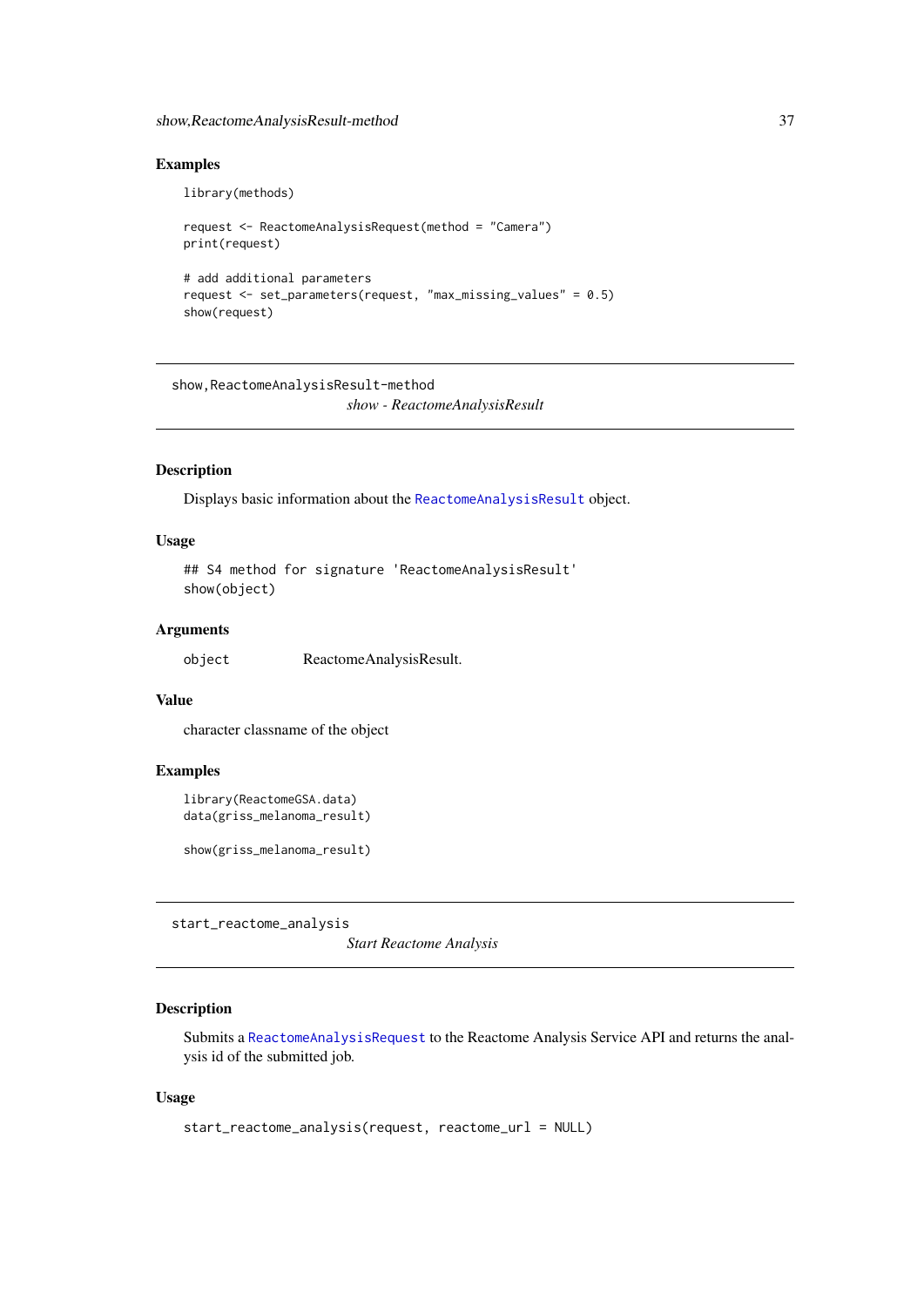## <span id="page-37-0"></span>Arguments

| reauest      | ReactomeAnalysisRequest object to submit.                                                                                                                                                              |
|--------------|--------------------------------------------------------------------------------------------------------------------------------------------------------------------------------------------------------|
| reactome url | URL of the Reactome API Server. Overwrites the URL set in the 'reactome gsa.url'<br>option. Specific ports can be set using the standard URL specification (for ex-<br>ample http://your.service:1234) |

## Value

character The analysis job's id.